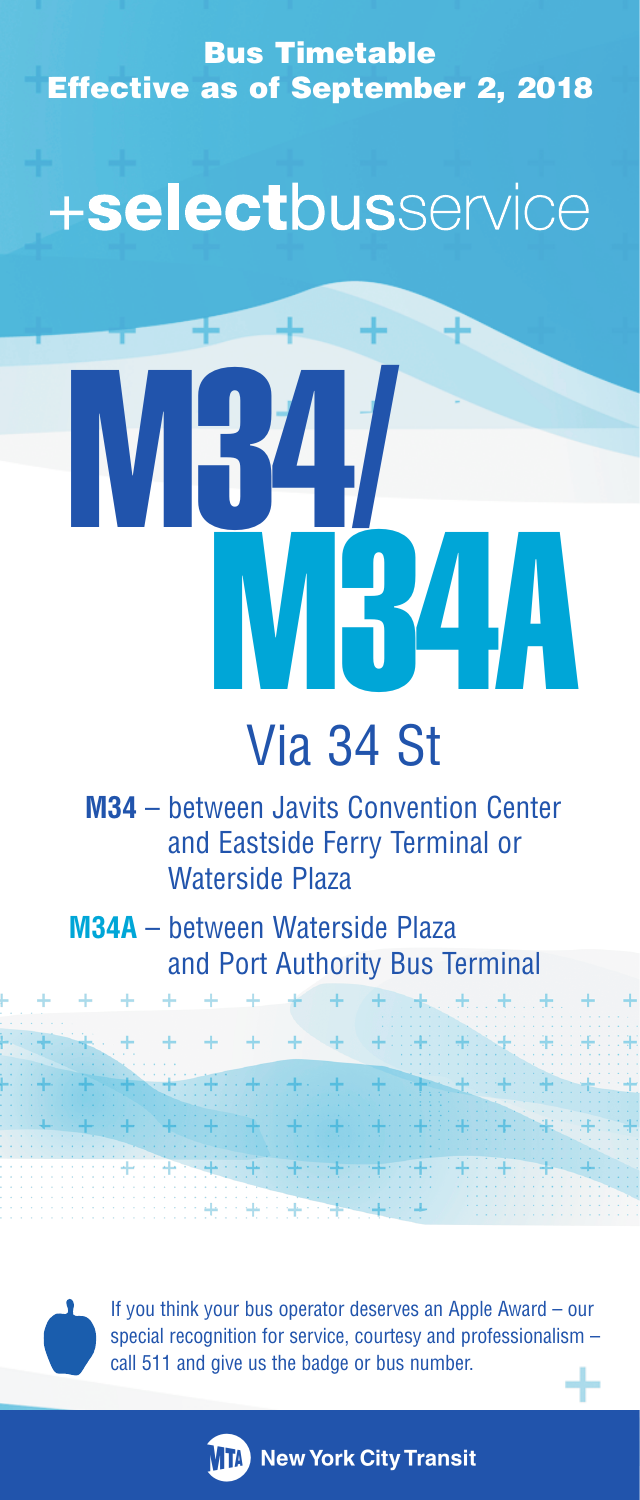**Fares** – MetroCard® is accepted for all MTA New York City trains (including Staten Island Railway - SIR), and, local, Limited-Stop and +SelectBusService buses (at MetroCard fare collection machines). Express buses only accept 7-Day Express Bus Plus MetroCard or Pay-Per-Ride MetroCard. All of our buses and +SelectBusService Coin Fare Collector machines accept exact fare in coins. Dollar bills, pennies, and half-dollar coins are not accepted.

**Free Transfers** – Unlimited Ride MetroCard permits free transfers to all but our express buses (between subway and local bus, local bus and local bus etc.) Pay-Per-Ride MetroCard allows one free transfer of equal or lesser value if you complete your transfer within two hours of the time you pay your full fare with the same MetroCard. If you pay your local bus fare with coins, ask for a free electronic paper transfer to use on another local bus. **Reduced-Fare Benefits** – You are eligible for reduced-fare benefits if you are at least 65 years of age or have a qualifying disability. Benefits are available (except on peak-hour express buses) with proper identification, including Reduced-Fare MetroCard or Medicare card *(Medicaid cards do not qualify)*. **Children** – The subway, SIR, local, Limited-Stop, and +SelectBusService buses permit up to three children, 44 inches tall and under to ride free when accompanied by an adult paying full fare.

**Terms and Conditions** – Fares and MetroCard use are subject to applicable tariffs and conditions of use.

### **Holiday Service 2019**

**Weekday service operates on:** Veterans Day.

**Reduced weekday service operates on:** Martin Luther King Day, Good Friday, Columbus Day\*, Day after Thanksgiving, Christmas Eve\*, New Years Eve\*. **Saturday service operates on:** Presidents Day+, Independence Day. **Sunday service operates on:** New Years Day, Memorial Day, Labor Day, Thanksgiving Day, Christmas Day

\*Staten Island buses operate Weekday Service. +Staten Island buses operate reduced Weekday Service.

Where applicable, posters on express buses will describe the express bus PM rush hour, "early departure" schedule for the day preceding this holiday or holiday weekend.

*Information in this timetable is subject to change without notice. Traffic conditions and weather can affect running time.* 

### **For More Information**



**One MTA One Number.**

Call 511 and just say MTA to get the information you need.

**Online:** www.mta.info

### **IF YOU SEE SOMETHING, SAY SOMETHING.**

**Be suspicious of anything unattended.**

Tell a cop, an MTA employee or call 1-888-692-7233 (1-888-NYC-SAFE).

**Filing a Title VI Complaint –** MTA New York City Transit ("NYC Transit") is committed to providing non-discriminatory service to ensure that no person is excluded from participation in, or denied the benefits of, or subjected to discrimination in the receipt of its services on the basis of race, color or national origin as protected by Title VI of the Civil Rights Act of 1964 ("Title VI").

To request more information about Title VI or to submit a written complaint if you believe that you have been subjected to discrimination, you may contact NYC Transit's Office of Equal Employment Opportunity, 130 Livingston Street, 3rd Floor, Brooklyn, NY 11201.

In addition to your right to file a complaint with NYC Transit, you have the right to file a Title VI complaint with the U.S. Department of Transportation, Federal Transit Administration, Office of Civil Rights, Attention: Complaint Team, East Building 5th Floor – TCR, 1200 New Jersey Avenue SE, Washington, DC 20590.

**— Page 9 —** *This timetable was printed with environmentally friendly ink on recycled paper.* **TAOA** *19023*

**© NYC Transit timetable not for sale**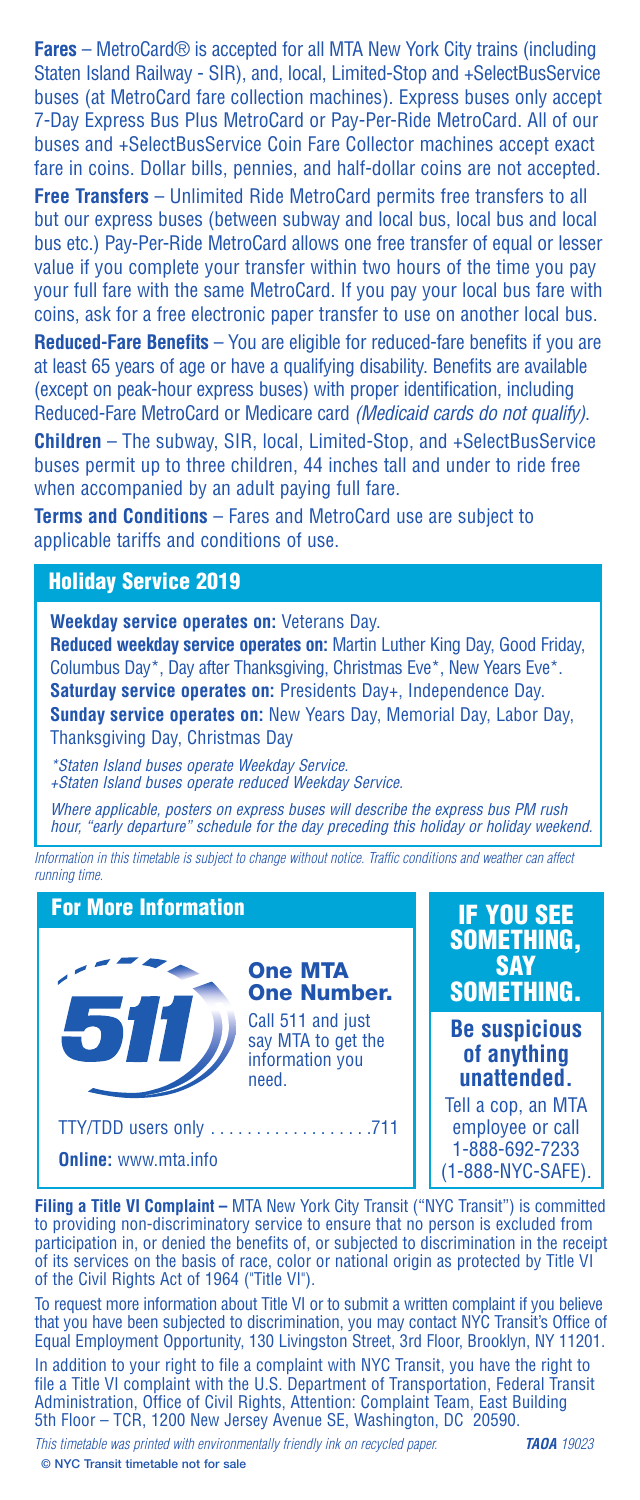## **BEFORE boarding a +SelectBusService bus, please follow the directions on the fare collection machines located at the +SelectBusService bus stop.**

You must pay **before** boarding a +SelectBusService bus and obtain and keep your receipt. You must board at the stop where you paid your fare within one hour.

The **MetroCard Fare Collection machine** accepts Pay-Per-Ride MetroCard, Unlimited Ride MetroCard, Reduced-Fare MetroCard, electronic paper transfers, single-ride tickets, and Student MetroCard, but NOT Half-Fare Student MetroCard which requires payment in coins. MetroCard transfers are encoded on your card.

The **Coin Fare Collection machine** accepts exact fare payment in coins for full fare, reduced fare, and the Half-Fare Student MetroCard. Dollar bills, pennies, and half-dollar coins are not accepted.

If a machine is not working, please take down the machine number, board the bus and tell the bus operator. If a machine does not issue a receipt or return your MetroCard ask the bus operator for a business reply envelope or call 212-MetroCard (212-638-7822).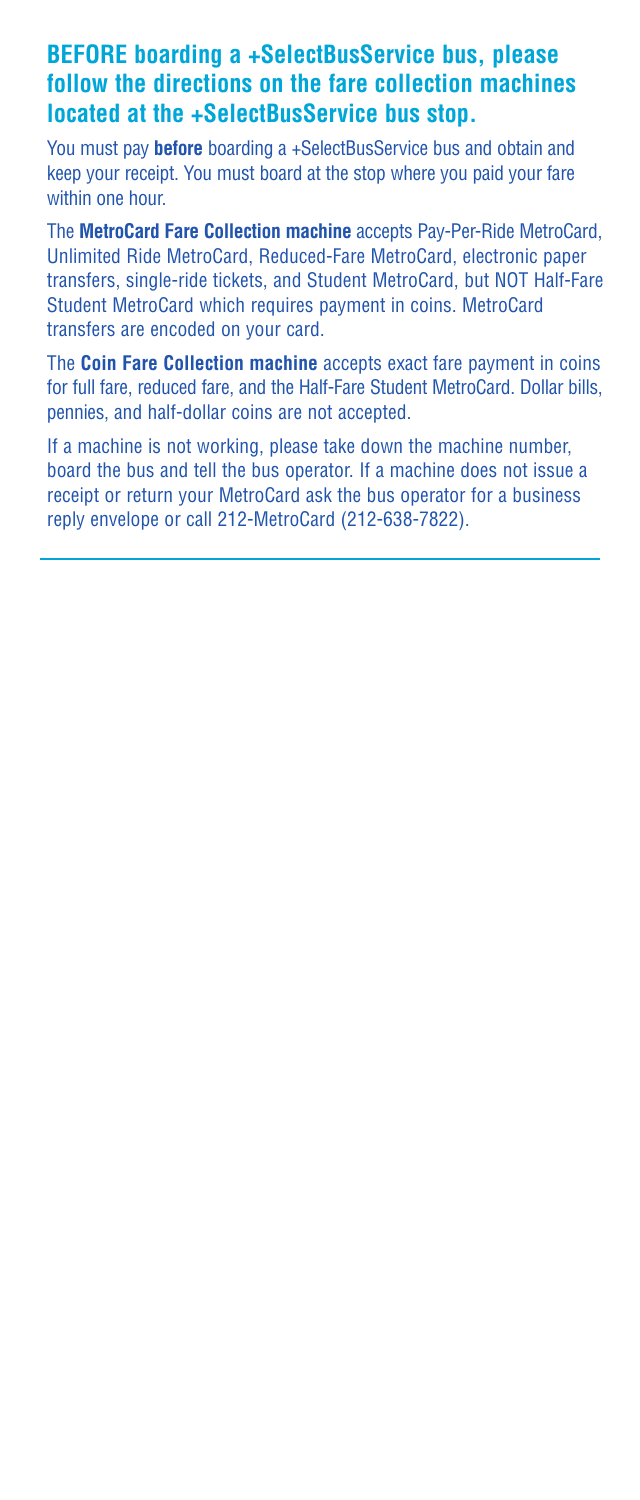# **M34 +SELECTBUSSERVICE WEEKDAY**

### From Eastside Ferry Terminal or Waterside Plaza to Javits Center

| <b>Waterside Plz</b>                      | <b>Ferry Term</b>  | <b>Javits Ctr</b> |
|-------------------------------------------|--------------------|-------------------|
| <b>FDR Drive/</b>                         | $E$ 34 St/         | 34 St/            |
| E 25 St                                   | <b>Marginal St</b> | <b>12 Av</b>      |
|                                           | 5:24               | 5:40              |
|                                           | 5:48               | 6:05              |
|                                           | 6:11               | 6:28              |
|                                           | 6:33               | 6:53<br>7:15      |
|                                           | 6:55<br>7:15       | 7:35              |
|                                           | 7:31               | 7:53              |
|                                           | 7:43               | 8:05              |
|                                           | 7:55               | 8:17              |
|                                           | 8:05               | 8:27              |
|                                           | 8:14<br>8:23       | 8:36<br>8:46      |
|                                           | 8:32               | 8:56              |
|                                           | 8:40               | 9:04              |
|                                           | 8:48               | 9:12              |
|                                           | 8:56               | 9:20              |
|                                           | 9:04               | 9:28              |
|                                           | 9:12               | 9:36              |
|                                           | 9:20<br>9:28       | 9:44<br>9:52      |
|                                           | 9:36               | 10:00             |
|                                           | 9:46               | 10:10             |
|                                           | 9:58               | 10:22             |
|                                           | 10:10              | 10:34             |
|                                           | 10:22              | 10:46             |
|                                           | 10:34<br>10:46     | 10:58<br>11:10    |
|                                           | 10:58              | 11:22             |
|                                           | 11:10              | 11:34             |
|                                           | 11:25              | 11:49             |
|                                           |                    | 12:00             |
|                                           | 11:40              | 12:05             |
|                                           | 11:55<br>12:10     | 12:20<br>12:35    |
|                                           | 12:25              | 12:50             |
|                                           | 12:40              | 1:05              |
| $-$ 12:45<br>$-$ 1 - 1 - 1 - 1 - 1 - 2:50 |                    | 1:14              |
|                                           | 12:55              | 1:20              |
|                                           | 1:10               | 1:35              |
|                                           | 1:25<br>1:40       | 1:50<br>2:05      |
|                                           | 1:55               | 2:20              |
|                                           | 2:15               | 2:40              |
|                                           | 2:27               | 2:52              |
|                                           | 2:40               | 3:05              |
|                                           |                    | 3:19              |
|                                           | 3:06<br>3:18       | 3:31<br>3:43      |
| 3:26                                      |                    | 3:55              |
|                                           | 3:42               | 4:07              |
| 3:50                                      |                    | 4:19              |
|                                           | 4:04               | 4:29              |
| 4:10                                      |                    | 4:39              |
|                                           | 4:24               | 4:49              |
| 4:30                                      | 4:44               | 5:01<br>5:10      |
| 4:49                                      |                    | 5:20              |
|                                           | 5:04               | 5:30              |
| 5:09                                      |                    | 5:40              |
|                                           | 5:24               | 5:50              |
| 5:29                                      |                    | 6:00              |

**— Page 1 —**

*Bold times denote PM hours.*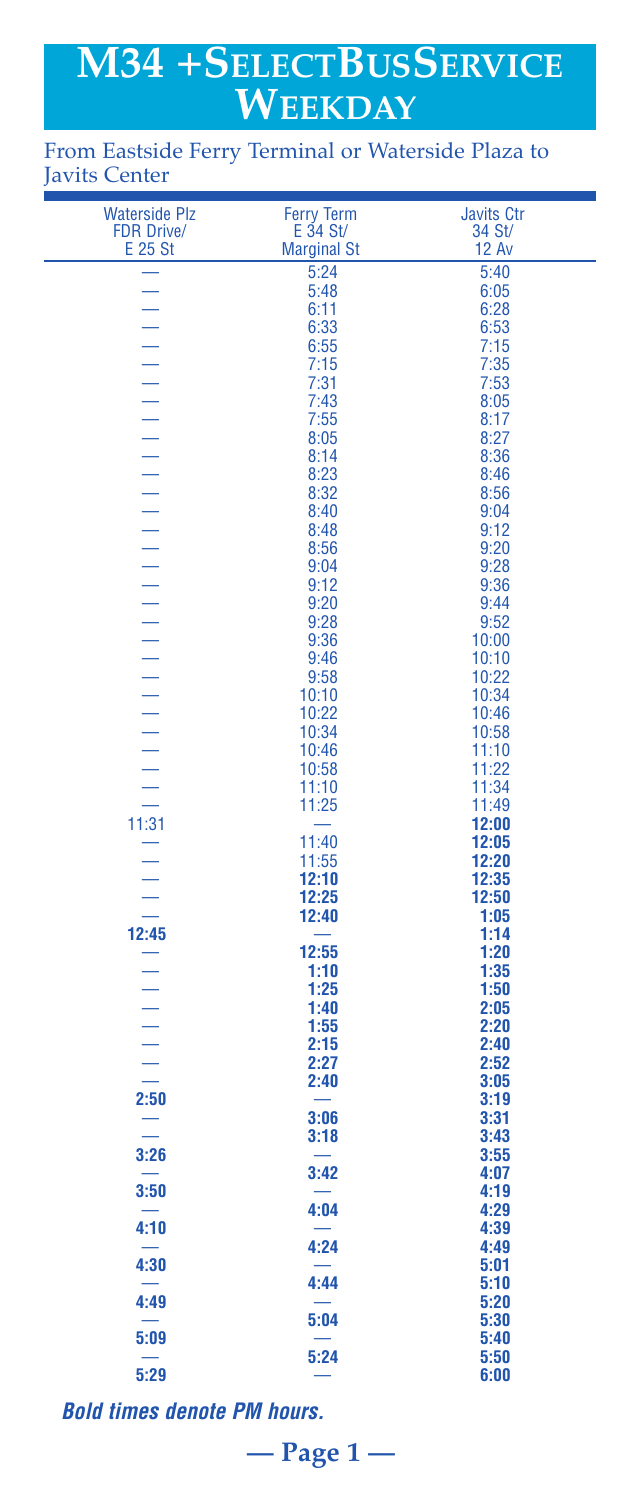| M34 + Select Bus Service weekday to Javits Center, cont. |                    |                   |
|----------------------------------------------------------|--------------------|-------------------|
| <b>Waterside Plz</b>                                     | <b>Ferry Term</b>  | <b>Javits Ctr</b> |
| <b>FDR Drive/</b>                                        | E 34 St/           | 34 St/            |
| E 25 St                                                  | <b>Marginal St</b> | <b>12 Av</b>      |
|                                                          | 5:44               | 6:10              |
| 5:49                                                     |                    | 6:20              |
|                                                          | 6:04               | 6:30              |
| 6:09                                                     |                    | 6:39              |
|                                                          | 6:24               | 6:49              |
| 6:33                                                     |                    | 7:00              |
|                                                          | 6:48               | 7:12              |
|                                                          | 7:00               | 7:24              |
|                                                          | 7:12               | 7:36              |
|                                                          | 7:25               | 7:49              |
| 7:36                                                     |                    | 8:00              |
|                                                          | 7:58               | 8:20              |
|                                                          | 8:18               | 8:39              |
| $\equiv$                                                 | 8:38               | 8:57              |
|                                                          | 8:58               | 9:17              |
|                                                          | 9:18               | 9:37              |
| 9:36                                                     |                    | 9:57              |
|                                                          | 9:57               | 10:16             |
|                                                          | 10:17              | 10:36             |
| 10:35                                                    |                    | 10:56             |
| 10:55                                                    |                    | 11:14             |
| 11:16                                                    |                    | 11:32             |
| 11:44                                                    |                    | 12:00             |
| 12:13                                                    |                    | 12:29             |
| 12:43                                                    |                    | 12:59             |
| 1:13                                                     |                    | 1:29              |

# **M34 +SelectBusService Weekday**

From Javits Center to Eastside Ferry Terminal or Waterside Plaza

| <b>Javits Ctr</b><br>34 St/<br><b>12 Av</b> | <b>Ferry Term</b><br>$E$ 34 St/<br><b>Marginal St</b> | <b>Waterside Plz</b><br><b>FDR Drive/</b><br>E 25 St |  |
|---------------------------------------------|-------------------------------------------------------|------------------------------------------------------|--|
| 5:30                                        | 5:44                                                  |                                                      |  |
| 5:51                                        | 6:05                                                  |                                                      |  |
| 6:11                                        | 6:28                                                  |                                                      |  |
| 6:31                                        | 6:48                                                  |                                                      |  |
| 6:51                                        | 7:08                                                  |                                                      |  |
| 7:01                                        | 7:20                                                  |                                                      |  |
| 7:12                                        | 7:31                                                  | $\frac{1}{2}$                                        |  |
| 7:22                                        | 7:41                                                  |                                                      |  |
| 7:32                                        | 7:51                                                  | $\overline{a}$                                       |  |
| 7:41                                        | 8:00                                                  | $\equiv$                                             |  |
| 7:49                                        | 8:09                                                  |                                                      |  |
| 7:57                                        | 8:19                                                  | $\overline{a}$                                       |  |
| 8:04                                        | 8:27                                                  | $\equiv$                                             |  |
| 8:12                                        | 8:35                                                  |                                                      |  |
| 8:20                                        | 8:43                                                  | $\overline{\phantom{0}}$                             |  |
| 8:28                                        | 8:51                                                  | $\overline{\phantom{0}}$                             |  |
| 8:36                                        | 8:59                                                  | ÷,                                                   |  |
| 8:44                                        | 9:07                                                  | $\overline{\phantom{0}}$                             |  |
| 8:52                                        | 9:15                                                  | $\frac{1}{1}$                                        |  |
| 9:02                                        | 9:25                                                  |                                                      |  |
| 9:12                                        | 9:35                                                  |                                                      |  |
| 9:22                                        | 9:45                                                  | $\overline{a}$                                       |  |
| 9:32                                        | 9:55                                                  | ÷,                                                   |  |
| 9:42                                        | 10:05                                                 | Ļ,                                                   |  |
| 9:54                                        | 10:17                                                 | $\overline{\phantom{0}}$                             |  |
| 10:06                                       | 10:29                                                 | $\overline{a}$                                       |  |
| 10:19                                       | 10:42                                                 | $\equiv$                                             |  |
| 10:32                                       | 10:55                                                 | $\overline{\phantom{0}}$                             |  |
| 10:39                                       | 11:02                                                 |                                                      |  |
| 10:52                                       | $\equiv$                                              | 11:21                                                |  |
| 11:05                                       | 11:28                                                 |                                                      |  |
| 11:19                                       | 11:42                                                 |                                                      |  |
| 11:33                                       | 11:56                                                 |                                                      |  |
| 11:40                                       | 12:02                                                 |                                                      |  |
| — Page 2 -                                  |                                                       |                                                      |  |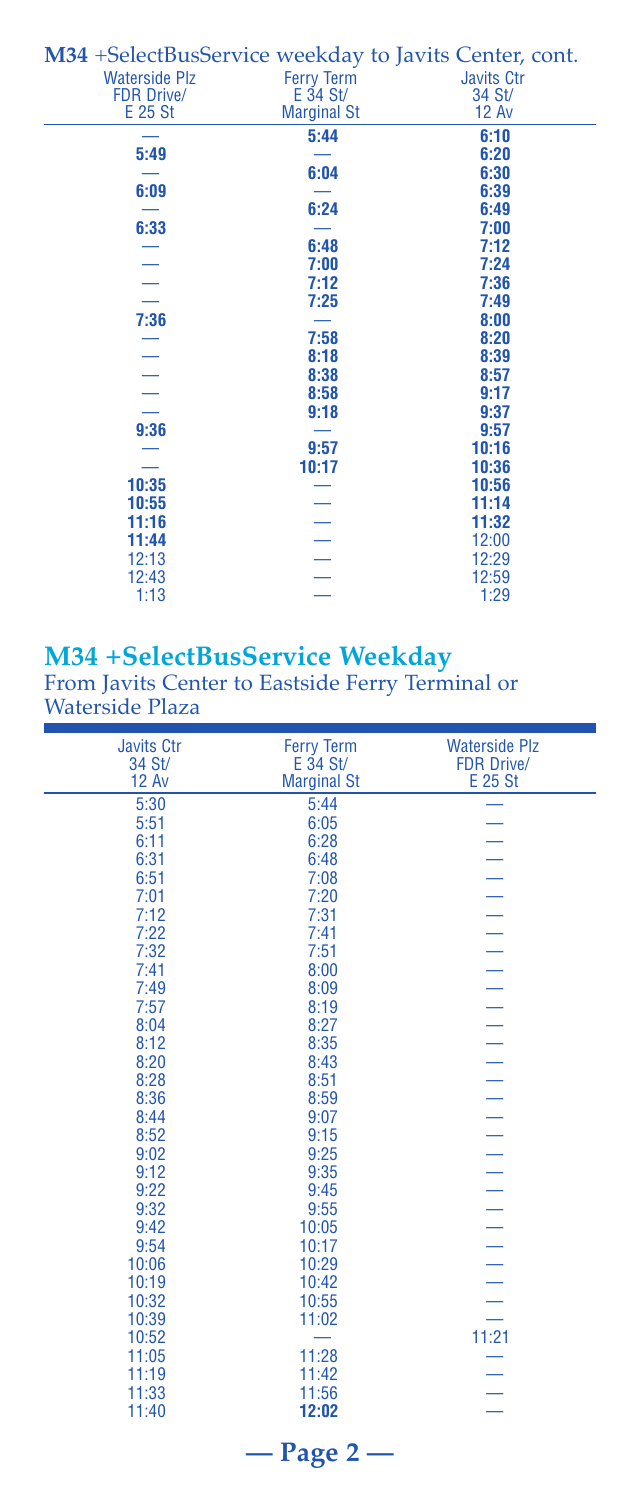|                   | Eastside Ferry Terminal or Waterside Plaza, cont. |                          |
|-------------------|---------------------------------------------------|--------------------------|
| <b>Javits Ctr</b> | <b>Ferry Term</b>                                 | <b>Waterside Plz</b>     |
| 34 St/            | E 34 St/                                          | <b>FDR Drive/</b>        |
| <b>12 Av</b>      | <b>Marginal St</b>                                | E 25 St                  |
| 11:54             | 12:18                                             |                          |
| 12:06             |                                                   | 12:38                    |
| 12:20             | 12:44                                             |                          |
| 12:35             | 12:59                                             |                          |
| 12:50             | 1:14                                              |                          |
| 1:05              | 1:29                                              |                          |
| 1:20              | 1:44                                              |                          |
| 1:35              | 1:57                                              | $\frac{1}{1}$            |
| 1:50              | 2:12                                              |                          |
| 2:03              | 2:25                                              |                          |
| 2:15              |                                                   | 2:46                     |
| 2:27<br>2:39      | 2:49                                              | $\equiv$                 |
| 2:51              | 3:01                                              | 3:22                     |
| 3:03              | 3:25                                              |                          |
| 3:15              |                                                   | 3:45                     |
| 3:25              | 3:46                                              |                          |
| 3:35              |                                                   | 4:05                     |
| 3:46              | 4:08                                              |                          |
| 3:56              |                                                   | 4:26                     |
| 4:06              | 4:28                                              |                          |
| 4:16              |                                                   | 4:46                     |
| 4:26              | 4:48                                              |                          |
| 4:36              |                                                   | 5:06                     |
| 4:46              | 5:08                                              |                          |
| 4:56              |                                                   | 5:26                     |
| 5:06              | 5:28                                              |                          |
| 5:16              |                                                   | 5:46                     |
| 5:26              | 5:48                                              |                          |
| 5:36              |                                                   | 6:06                     |
| 5:46              | 6:08                                              |                          |
| 5:57              |                                                   | 6:27                     |
| 6:09              | 6:31                                              |                          |
| 6:21              | 6:43                                              |                          |
| 6:33              | 6:55                                              | Ξ                        |
| 6:45              | 7:07                                              |                          |
| 7:01<br>7:21      | $\overline{\phantom{0}}$<br>7:41                  | 7:28                     |
| 7:41              | 8:01                                              |                          |
| 8:03              | 8:21                                              | $\overline{\phantom{a}}$ |
| 8:23              | 8:41                                              | Ξ                        |
| 8:43              | 9:01                                              |                          |
| 9:03              | $\overline{\phantom{0}}$                          | 9:28                     |
| 9:23              | 9:41                                              |                          |
| 9:43              | 10:01                                             |                          |
| 10:03             |                                                   | 10:28                    |
| 10:23             | $\equiv$                                          | 10:48                    |
| 10:43             |                                                   | 11:07                    |
| 11:08             | $\frac{1}{1}$                                     | 11:30                    |
| 11:38             |                                                   | 12:00                    |
| 12:08             |                                                   | 12:28                    |
| 12:41             |                                                   | 1:01                     |

# **M34** +SelectBusService weekday to

schedule continues on page 4 (cover side)

# **— Page 3 —**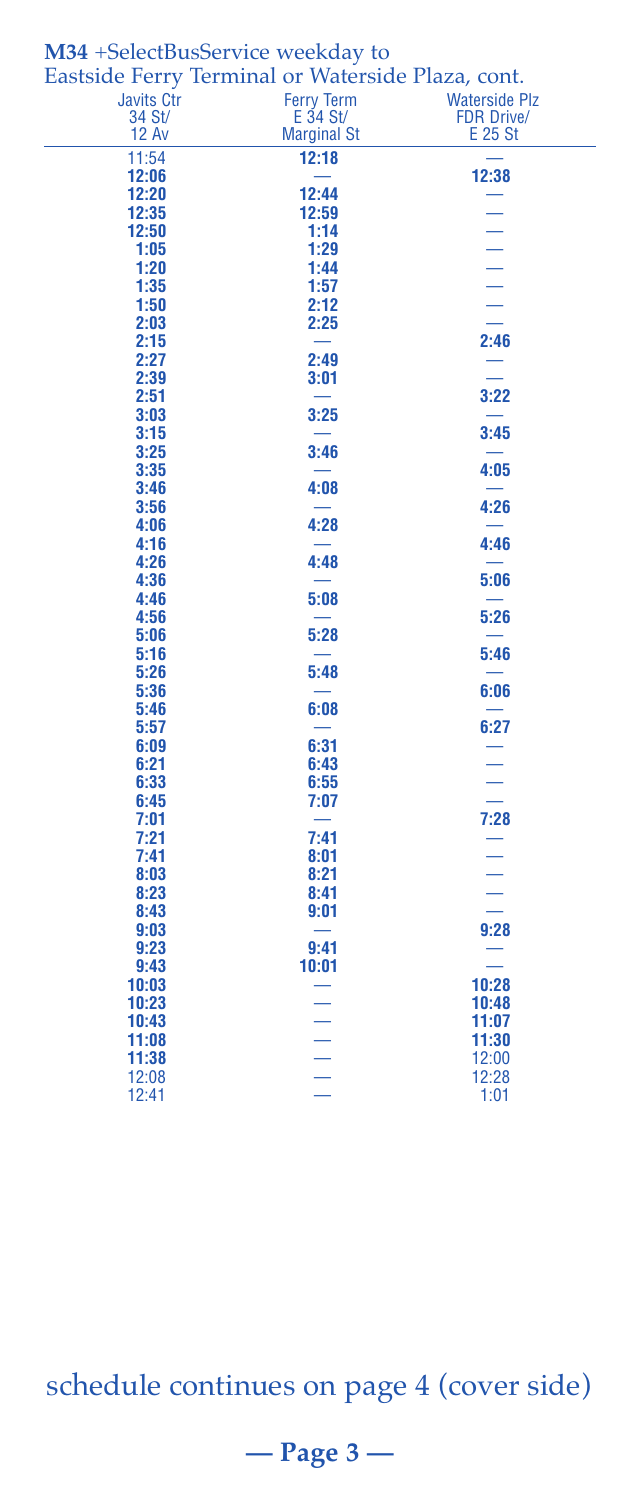# **M34A +SELECTBUSSERVICE WEEKDAY**

| <b>Waterside Plz</b> | <b>PA Bus Term</b> |
|----------------------|--------------------|
| <b>FDR Drive/</b>    | W 43 St/           |
| E 25 St              | 8 Av               |
|                      |                    |
| 5:10                 | 5:26               |
| 5:34                 | 5:51               |
| 5:58                 | 6:15               |
|                      |                    |
| 6:20                 | 6:38               |
| 6:41                 | 7:02               |
| 7:03                 | 7:24               |
| 7:21                 | 7:42               |
|                      |                    |
| 7:34                 | 7:58               |
| 7:46                 | 8:10               |
| 7:58                 | 8:22               |
| 8:07                 | 8:31               |
|                      | 8:42               |
| 8:16                 |                    |
| 8:25                 | 8:51               |
| 8:33                 | 9:00               |
| 8:41                 | 9:08               |
|                      |                    |
| 8:49                 | 9:16               |
| 8:57                 | 9:24               |
| 9:05                 | 9:32               |
| 9:13                 | 9:40               |
| 9:21                 | 9:48               |
|                      |                    |
| 9:29                 | 9:56               |
| 9:37                 | 10:04              |
| 9:49                 | 10:16              |
| 10:01                | 10:28              |
|                      |                    |
| 10:13                | 10:40              |
| 10:25                | 10:52              |
| 10:37                | 11:04              |
| 10:49                | 11:16              |
|                      |                    |
| 11:01                | 11:28              |
| 11:14                | 11:42              |
| 11:27                | 11:56              |
| 11:43                | 12:13              |
| 11:58                | 12:28              |
|                      |                    |
| 12:13                | 12:43              |
| 12:28                | 12:58              |
| 12:41                | 1:11               |
| 12:58                | 1:28               |
| 1:13                 | 1:43               |
|                      |                    |
| 1:28                 | 1:58               |
| 1:43                 | 2:13               |
| 2:01                 | 2:31               |
| 2:17                 | 2:47               |
| 2:29                 | 2:59               |
|                      |                    |
| 2:43                 | 3:13               |
| 2:56                 | 3:26               |
| 3:08                 | 3:38               |
| 3:20                 | 3:50               |
|                      |                    |
| 3:32                 | 4:02               |
| 3:44                 | 4:14               |
| 3:55                 | 4:25               |
| 4:05                 | 4:35               |
|                      |                    |
| 4:15                 | 4:45               |
| 4:25                 | 4:56               |
| 4:34                 | 5:06               |
| 4:44                 | 5:16               |
|                      |                    |
| 4:54                 | 5:26               |
| 5:04                 | 5:36               |
| 5:14                 | 5:46               |
| 5:24                 | 5:56               |
| 5:34                 | 6:06               |
|                      |                    |

**— Page 4 —**

From Waterside Plaza to PA Bus Terminal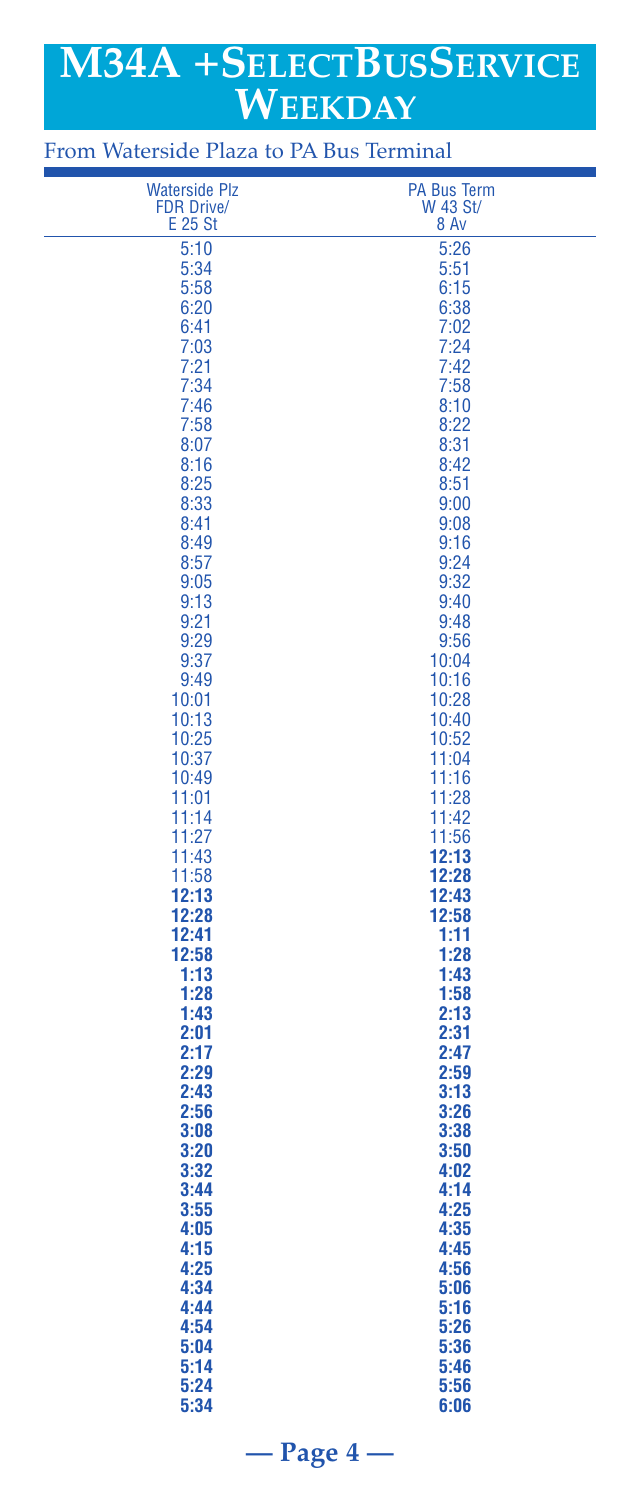| M34A +SelectBusService weekday to |                    |  |
|-----------------------------------|--------------------|--|
| PA Bus Terminal, cont.            |                    |  |
| <b>Waterside Plz</b>              | <b>PA Bus Term</b> |  |
| <b>FDR Drive/</b>                 | W 43 St/           |  |
| <b>E 25 St</b>                    | 8 Av               |  |
| 5:44                              | 6:16               |  |
| 5:54                              | 6:26               |  |
| 6:04                              | 6:36               |  |
| 6:14                              | 6:45               |  |
| 6:25                              | 6:55               |  |
| 6:39                              | 7:07               |  |
| 6:51                              | 7:19               |  |
| 7:03                              | 7:31               |  |
| 7:15                              | 7:42               |  |
| 7:28                              | 7:53               |  |
| 7:46                              | 8:10               |  |
| 8:06                              | 8:30               |  |
| 8:26                              | 8:49               |  |
| 8:46                              | 9:07               |  |
| 9:06                              | 9:27               |  |
| 9:26                              | 9:47               |  |
| 9:46                              | 10:07              |  |
| 10:04                             | 10:25              |  |
| 10:24                             | 10:45              |  |
| 10:44                             | 11:05              |  |
| 11:05                             | 11:22              |  |
| 11:30                             | 11:47              |  |
| 12:00                             | 12:16              |  |
| 12:30                             | 12:46              |  |

### **M34A +SelectBusService Weekday** From PA Bus Terminal to Waterside Plaza

| <b>PA Bus Term</b><br>$9$ Av/ | <b>Waterside Plz</b><br><b>FDR Drive/</b> |
|-------------------------------|-------------------------------------------|
| <b>W 42 St</b>                | E 25 St                                   |
| 5:15                          | 5:34                                      |
| 5:36                          | 5:55                                      |
| 5:56                          | 6:18                                      |
| 6:16                          | 6:38                                      |
| 6:36                          | 6:58                                      |
| 6:56                          | 7:21                                      |
| 7:07                          | 7:33                                      |
| 7:17                          | 7:43                                      |
| 7:27                          | 7:53                                      |
| 7:37                          | 8:03                                      |
| 7:45                          | 8:11                                      |
| 7:53                          | 8:19                                      |
| 8:00                          | 8:29                                      |
| 8:08                          | 8:37                                      |
| 8:16                          | 8:45                                      |
| 8:24                          | 8:53                                      |
| 8:32                          | 9:01                                      |
| 8:40                          | 9:09                                      |
| 8:48                          | 9:17                                      |
| 8:57                          | 9:26                                      |
| 9:07                          | 9:36                                      |
| 9:17                          | 9:46                                      |
| 9:27                          | 9:56                                      |
| 9:37                          | 10:06                                     |
| 9:48                          | 10:17                                     |
|                               |                                           |

# **M34/M34A +SELECTBUSSERVICE SCHEDULE CONTINUES INSIDE**

**— Page 5 —**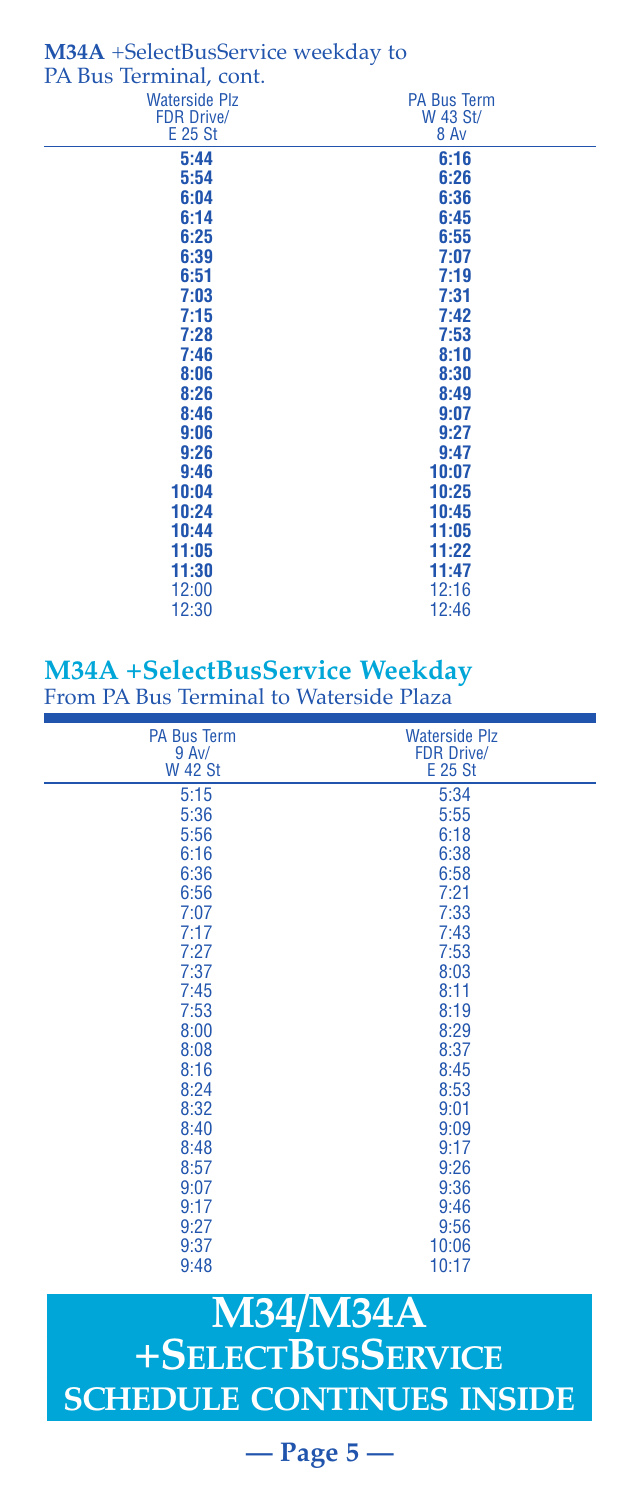| <b>PA Bus Term</b><br><b>Waterside Plz</b><br>9 Av/<br><b>FDR Drive/</b><br><b>W 42 St</b><br>E 25 St<br>10:00<br>10:29<br>10:13<br>10:42<br>10:55<br>10:26<br>10:45<br>11:14<br>10:58<br>11:27<br>11:12<br>11:41<br>11:26<br>11:55<br>12:17<br>11:47<br>12:00<br>12:32<br>12:13<br>12:45<br>12:28<br>1:00<br>12:43<br>1:15<br>12:58<br>1:30<br>1:13<br>1:46<br>1:28<br>1:59<br>1:44<br>2:14<br>1:58<br>2:28<br>2:10<br>2:40<br>2:22<br>2:52<br>2:34<br>3:04<br>2:46<br>3:16<br>2:58<br>3:28<br>3:10<br>3:39<br>3:21<br>3:50<br>3:32<br>4:00<br>3:43<br>4:11<br>3:53<br>4:21<br>4:03<br>4:31<br>4:13<br>4:41<br>4:23<br>4:51<br>4:33<br>5:01<br>4:43<br>5:11<br>4:53<br>5:21<br>5:03<br>5:31<br>5:13<br>5:41<br>5:23<br>5:51<br>5:33<br>6:01<br>5:43<br>6:11<br>5:53<br>6:21<br>6:05<br>6:33<br>6:17<br>6:45<br>6:29<br>6:57<br>7:08<br>6:41<br>6:53<br>7:20<br>7:12<br>7:38<br>7:32<br>7:58<br>7:52<br>8:18<br>8:14<br>8:38<br>8:34<br>8:58<br>8:54<br>9:18<br>9:38<br>9:14<br>9:34<br>9:58<br>10:18<br>9:54<br>10:19<br>10:43<br>10:49<br>11:12<br>11:24<br>11:45<br>12:03 | $\sim$<br>$\cdots$ contracts<br>Waterside Plaza, cont. from page 5 |       |
|------------------------------------------------------------------------------------------------------------------------------------------------------------------------------------------------------------------------------------------------------------------------------------------------------------------------------------------------------------------------------------------------------------------------------------------------------------------------------------------------------------------------------------------------------------------------------------------------------------------------------------------------------------------------------------------------------------------------------------------------------------------------------------------------------------------------------------------------------------------------------------------------------------------------------------------------------------------------------------------------------------------------------------------------------------------------------|--------------------------------------------------------------------|-------|
|                                                                                                                                                                                                                                                                                                                                                                                                                                                                                                                                                                                                                                                                                                                                                                                                                                                                                                                                                                                                                                                                              |                                                                    |       |
|                                                                                                                                                                                                                                                                                                                                                                                                                                                                                                                                                                                                                                                                                                                                                                                                                                                                                                                                                                                                                                                                              |                                                                    |       |
|                                                                                                                                                                                                                                                                                                                                                                                                                                                                                                                                                                                                                                                                                                                                                                                                                                                                                                                                                                                                                                                                              |                                                                    |       |
|                                                                                                                                                                                                                                                                                                                                                                                                                                                                                                                                                                                                                                                                                                                                                                                                                                                                                                                                                                                                                                                                              |                                                                    |       |
|                                                                                                                                                                                                                                                                                                                                                                                                                                                                                                                                                                                                                                                                                                                                                                                                                                                                                                                                                                                                                                                                              |                                                                    |       |
|                                                                                                                                                                                                                                                                                                                                                                                                                                                                                                                                                                                                                                                                                                                                                                                                                                                                                                                                                                                                                                                                              |                                                                    |       |
|                                                                                                                                                                                                                                                                                                                                                                                                                                                                                                                                                                                                                                                                                                                                                                                                                                                                                                                                                                                                                                                                              |                                                                    |       |
|                                                                                                                                                                                                                                                                                                                                                                                                                                                                                                                                                                                                                                                                                                                                                                                                                                                                                                                                                                                                                                                                              |                                                                    |       |
|                                                                                                                                                                                                                                                                                                                                                                                                                                                                                                                                                                                                                                                                                                                                                                                                                                                                                                                                                                                                                                                                              |                                                                    |       |
|                                                                                                                                                                                                                                                                                                                                                                                                                                                                                                                                                                                                                                                                                                                                                                                                                                                                                                                                                                                                                                                                              |                                                                    |       |
|                                                                                                                                                                                                                                                                                                                                                                                                                                                                                                                                                                                                                                                                                                                                                                                                                                                                                                                                                                                                                                                                              |                                                                    |       |
|                                                                                                                                                                                                                                                                                                                                                                                                                                                                                                                                                                                                                                                                                                                                                                                                                                                                                                                                                                                                                                                                              |                                                                    |       |
|                                                                                                                                                                                                                                                                                                                                                                                                                                                                                                                                                                                                                                                                                                                                                                                                                                                                                                                                                                                                                                                                              |                                                                    |       |
|                                                                                                                                                                                                                                                                                                                                                                                                                                                                                                                                                                                                                                                                                                                                                                                                                                                                                                                                                                                                                                                                              |                                                                    |       |
|                                                                                                                                                                                                                                                                                                                                                                                                                                                                                                                                                                                                                                                                                                                                                                                                                                                                                                                                                                                                                                                                              |                                                                    |       |
|                                                                                                                                                                                                                                                                                                                                                                                                                                                                                                                                                                                                                                                                                                                                                                                                                                                                                                                                                                                                                                                                              |                                                                    |       |
|                                                                                                                                                                                                                                                                                                                                                                                                                                                                                                                                                                                                                                                                                                                                                                                                                                                                                                                                                                                                                                                                              |                                                                    |       |
|                                                                                                                                                                                                                                                                                                                                                                                                                                                                                                                                                                                                                                                                                                                                                                                                                                                                                                                                                                                                                                                                              |                                                                    |       |
|                                                                                                                                                                                                                                                                                                                                                                                                                                                                                                                                                                                                                                                                                                                                                                                                                                                                                                                                                                                                                                                                              |                                                                    |       |
|                                                                                                                                                                                                                                                                                                                                                                                                                                                                                                                                                                                                                                                                                                                                                                                                                                                                                                                                                                                                                                                                              |                                                                    |       |
|                                                                                                                                                                                                                                                                                                                                                                                                                                                                                                                                                                                                                                                                                                                                                                                                                                                                                                                                                                                                                                                                              |                                                                    |       |
|                                                                                                                                                                                                                                                                                                                                                                                                                                                                                                                                                                                                                                                                                                                                                                                                                                                                                                                                                                                                                                                                              |                                                                    |       |
|                                                                                                                                                                                                                                                                                                                                                                                                                                                                                                                                                                                                                                                                                                                                                                                                                                                                                                                                                                                                                                                                              |                                                                    |       |
|                                                                                                                                                                                                                                                                                                                                                                                                                                                                                                                                                                                                                                                                                                                                                                                                                                                                                                                                                                                                                                                                              |                                                                    |       |
|                                                                                                                                                                                                                                                                                                                                                                                                                                                                                                                                                                                                                                                                                                                                                                                                                                                                                                                                                                                                                                                                              |                                                                    |       |
|                                                                                                                                                                                                                                                                                                                                                                                                                                                                                                                                                                                                                                                                                                                                                                                                                                                                                                                                                                                                                                                                              |                                                                    |       |
|                                                                                                                                                                                                                                                                                                                                                                                                                                                                                                                                                                                                                                                                                                                                                                                                                                                                                                                                                                                                                                                                              |                                                                    |       |
|                                                                                                                                                                                                                                                                                                                                                                                                                                                                                                                                                                                                                                                                                                                                                                                                                                                                                                                                                                                                                                                                              |                                                                    |       |
|                                                                                                                                                                                                                                                                                                                                                                                                                                                                                                                                                                                                                                                                                                                                                                                                                                                                                                                                                                                                                                                                              |                                                                    |       |
|                                                                                                                                                                                                                                                                                                                                                                                                                                                                                                                                                                                                                                                                                                                                                                                                                                                                                                                                                                                                                                                                              |                                                                    |       |
|                                                                                                                                                                                                                                                                                                                                                                                                                                                                                                                                                                                                                                                                                                                                                                                                                                                                                                                                                                                                                                                                              |                                                                    |       |
|                                                                                                                                                                                                                                                                                                                                                                                                                                                                                                                                                                                                                                                                                                                                                                                                                                                                                                                                                                                                                                                                              |                                                                    |       |
|                                                                                                                                                                                                                                                                                                                                                                                                                                                                                                                                                                                                                                                                                                                                                                                                                                                                                                                                                                                                                                                                              |                                                                    |       |
|                                                                                                                                                                                                                                                                                                                                                                                                                                                                                                                                                                                                                                                                                                                                                                                                                                                                                                                                                                                                                                                                              |                                                                    |       |
|                                                                                                                                                                                                                                                                                                                                                                                                                                                                                                                                                                                                                                                                                                                                                                                                                                                                                                                                                                                                                                                                              |                                                                    |       |
|                                                                                                                                                                                                                                                                                                                                                                                                                                                                                                                                                                                                                                                                                                                                                                                                                                                                                                                                                                                                                                                                              |                                                                    |       |
|                                                                                                                                                                                                                                                                                                                                                                                                                                                                                                                                                                                                                                                                                                                                                                                                                                                                                                                                                                                                                                                                              |                                                                    |       |
|                                                                                                                                                                                                                                                                                                                                                                                                                                                                                                                                                                                                                                                                                                                                                                                                                                                                                                                                                                                                                                                                              |                                                                    |       |
|                                                                                                                                                                                                                                                                                                                                                                                                                                                                                                                                                                                                                                                                                                                                                                                                                                                                                                                                                                                                                                                                              |                                                                    |       |
|                                                                                                                                                                                                                                                                                                                                                                                                                                                                                                                                                                                                                                                                                                                                                                                                                                                                                                                                                                                                                                                                              |                                                                    |       |
|                                                                                                                                                                                                                                                                                                                                                                                                                                                                                                                                                                                                                                                                                                                                                                                                                                                                                                                                                                                                                                                                              |                                                                    |       |
|                                                                                                                                                                                                                                                                                                                                                                                                                                                                                                                                                                                                                                                                                                                                                                                                                                                                                                                                                                                                                                                                              |                                                                    |       |
|                                                                                                                                                                                                                                                                                                                                                                                                                                                                                                                                                                                                                                                                                                                                                                                                                                                                                                                                                                                                                                                                              |                                                                    |       |
|                                                                                                                                                                                                                                                                                                                                                                                                                                                                                                                                                                                                                                                                                                                                                                                                                                                                                                                                                                                                                                                                              |                                                                    |       |
|                                                                                                                                                                                                                                                                                                                                                                                                                                                                                                                                                                                                                                                                                                                                                                                                                                                                                                                                                                                                                                                                              |                                                                    |       |
|                                                                                                                                                                                                                                                                                                                                                                                                                                                                                                                                                                                                                                                                                                                                                                                                                                                                                                                                                                                                                                                                              |                                                                    |       |
|                                                                                                                                                                                                                                                                                                                                                                                                                                                                                                                                                                                                                                                                                                                                                                                                                                                                                                                                                                                                                                                                              |                                                                    |       |
|                                                                                                                                                                                                                                                                                                                                                                                                                                                                                                                                                                                                                                                                                                                                                                                                                                                                                                                                                                                                                                                                              |                                                                    |       |
|                                                                                                                                                                                                                                                                                                                                                                                                                                                                                                                                                                                                                                                                                                                                                                                                                                                                                                                                                                                                                                                                              |                                                                    |       |
|                                                                                                                                                                                                                                                                                                                                                                                                                                                                                                                                                                                                                                                                                                                                                                                                                                                                                                                                                                                                                                                                              |                                                                    |       |
|                                                                                                                                                                                                                                                                                                                                                                                                                                                                                                                                                                                                                                                                                                                                                                                                                                                                                                                                                                                                                                                                              |                                                                    | 12:22 |

# **M34A** +SelectBusService weekday to

*Bold times denote PM hours.*

**— Page 6 —**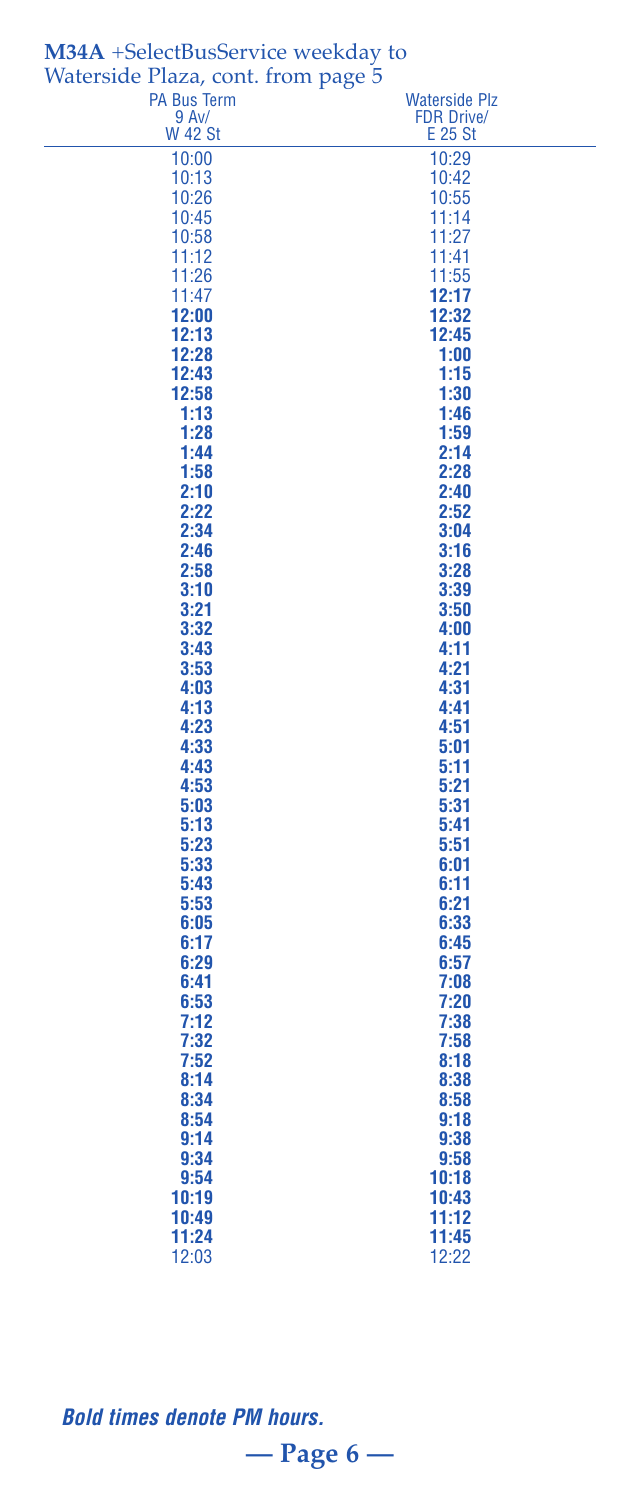# **M34 +SELECTBUSSERVICE SATURDAY**

### From Eastside Ferry Terminal or Waterside Plaza to Javits Center

| <b>FDR Drive/</b><br>E 34 St/<br>34 St/<br>E 25 St<br><b>Marginal St</b><br><b>12 Av</b><br>6:46<br>7:03<br>7:16<br>7:38<br>$\overline{a}$<br>7:46<br>8:08<br>8:16<br>8:38<br>8:43<br>9:05<br>9:07<br>9:29<br>9:31<br>9:55<br>9:55<br>10:19<br>10:39<br>10:15<br>10:35<br>10:59<br>10:55<br>11:18<br>11:40<br>11:14<br>11:32<br>11:59<br>11:50<br>12:16<br>12:06<br>12:33<br>12:24<br>12:50<br>12:41<br>1:07<br>1:24<br>12:58<br>1:14<br>1:41<br>1:32<br>1:58<br>1:48<br>2:15<br>2:06<br>2:32<br>2:22<br>2:49<br>2:40<br>3:06<br>2:57<br>3:23<br>Ξ<br>3:14<br>3:40<br>3:30<br>3:57<br>3:48<br>4:14<br>4:04<br>4:31<br>4:22<br>4:48<br>4:38<br>5:05<br>4:56<br>5:22<br>$\frac{1}{1}$<br>5:13<br>5:39<br>5:30<br>5:56<br>5:46<br>6:13<br>$\overline{\phantom{0}}$<br>6:04<br>6:30<br>6:20<br>6:47<br>6:38<br>7:04<br>$\equiv$<br>6:55<br>7:21<br>7:11<br>7:38<br>$\frac{1}{1}$<br>7:30<br>7:56<br>7:50<br>8:16 | <b>Waterside Plz</b> | <b>Ferry Term</b> | <b>Javits Ctr</b> |
|--------------------------------------------------------------------------------------------------------------------------------------------------------------------------------------------------------------------------------------------------------------------------------------------------------------------------------------------------------------------------------------------------------------------------------------------------------------------------------------------------------------------------------------------------------------------------------------------------------------------------------------------------------------------------------------------------------------------------------------------------------------------------------------------------------------------------------------------------------------------------------------------------------------|----------------------|-------------------|-------------------|
|                                                                                                                                                                                                                                                                                                                                                                                                                                                                                                                                                                                                                                                                                                                                                                                                                                                                                                              |                      |                   |                   |
|                                                                                                                                                                                                                                                                                                                                                                                                                                                                                                                                                                                                                                                                                                                                                                                                                                                                                                              |                      |                   |                   |
|                                                                                                                                                                                                                                                                                                                                                                                                                                                                                                                                                                                                                                                                                                                                                                                                                                                                                                              |                      |                   |                   |
|                                                                                                                                                                                                                                                                                                                                                                                                                                                                                                                                                                                                                                                                                                                                                                                                                                                                                                              |                      |                   |                   |
|                                                                                                                                                                                                                                                                                                                                                                                                                                                                                                                                                                                                                                                                                                                                                                                                                                                                                                              |                      |                   |                   |
|                                                                                                                                                                                                                                                                                                                                                                                                                                                                                                                                                                                                                                                                                                                                                                                                                                                                                                              |                      |                   |                   |
|                                                                                                                                                                                                                                                                                                                                                                                                                                                                                                                                                                                                                                                                                                                                                                                                                                                                                                              |                      |                   |                   |
|                                                                                                                                                                                                                                                                                                                                                                                                                                                                                                                                                                                                                                                                                                                                                                                                                                                                                                              |                      |                   |                   |
|                                                                                                                                                                                                                                                                                                                                                                                                                                                                                                                                                                                                                                                                                                                                                                                                                                                                                                              |                      |                   |                   |
|                                                                                                                                                                                                                                                                                                                                                                                                                                                                                                                                                                                                                                                                                                                                                                                                                                                                                                              |                      |                   |                   |
|                                                                                                                                                                                                                                                                                                                                                                                                                                                                                                                                                                                                                                                                                                                                                                                                                                                                                                              |                      |                   |                   |
|                                                                                                                                                                                                                                                                                                                                                                                                                                                                                                                                                                                                                                                                                                                                                                                                                                                                                                              |                      |                   |                   |
|                                                                                                                                                                                                                                                                                                                                                                                                                                                                                                                                                                                                                                                                                                                                                                                                                                                                                                              |                      |                   |                   |
|                                                                                                                                                                                                                                                                                                                                                                                                                                                                                                                                                                                                                                                                                                                                                                                                                                                                                                              |                      |                   |                   |
|                                                                                                                                                                                                                                                                                                                                                                                                                                                                                                                                                                                                                                                                                                                                                                                                                                                                                                              |                      |                   |                   |
|                                                                                                                                                                                                                                                                                                                                                                                                                                                                                                                                                                                                                                                                                                                                                                                                                                                                                                              |                      |                   |                   |
|                                                                                                                                                                                                                                                                                                                                                                                                                                                                                                                                                                                                                                                                                                                                                                                                                                                                                                              |                      |                   |                   |
|                                                                                                                                                                                                                                                                                                                                                                                                                                                                                                                                                                                                                                                                                                                                                                                                                                                                                                              |                      |                   |                   |
|                                                                                                                                                                                                                                                                                                                                                                                                                                                                                                                                                                                                                                                                                                                                                                                                                                                                                                              |                      |                   |                   |
|                                                                                                                                                                                                                                                                                                                                                                                                                                                                                                                                                                                                                                                                                                                                                                                                                                                                                                              |                      |                   |                   |
|                                                                                                                                                                                                                                                                                                                                                                                                                                                                                                                                                                                                                                                                                                                                                                                                                                                                                                              |                      |                   |                   |
|                                                                                                                                                                                                                                                                                                                                                                                                                                                                                                                                                                                                                                                                                                                                                                                                                                                                                                              |                      |                   |                   |
|                                                                                                                                                                                                                                                                                                                                                                                                                                                                                                                                                                                                                                                                                                                                                                                                                                                                                                              |                      |                   |                   |
|                                                                                                                                                                                                                                                                                                                                                                                                                                                                                                                                                                                                                                                                                                                                                                                                                                                                                                              |                      |                   |                   |
|                                                                                                                                                                                                                                                                                                                                                                                                                                                                                                                                                                                                                                                                                                                                                                                                                                                                                                              |                      |                   |                   |
|                                                                                                                                                                                                                                                                                                                                                                                                                                                                                                                                                                                                                                                                                                                                                                                                                                                                                                              |                      |                   |                   |
|                                                                                                                                                                                                                                                                                                                                                                                                                                                                                                                                                                                                                                                                                                                                                                                                                                                                                                              |                      |                   |                   |
|                                                                                                                                                                                                                                                                                                                                                                                                                                                                                                                                                                                                                                                                                                                                                                                                                                                                                                              |                      |                   |                   |
|                                                                                                                                                                                                                                                                                                                                                                                                                                                                                                                                                                                                                                                                                                                                                                                                                                                                                                              |                      |                   |                   |
|                                                                                                                                                                                                                                                                                                                                                                                                                                                                                                                                                                                                                                                                                                                                                                                                                                                                                                              |                      |                   |                   |
|                                                                                                                                                                                                                                                                                                                                                                                                                                                                                                                                                                                                                                                                                                                                                                                                                                                                                                              |                      |                   |                   |
|                                                                                                                                                                                                                                                                                                                                                                                                                                                                                                                                                                                                                                                                                                                                                                                                                                                                                                              |                      |                   |                   |
|                                                                                                                                                                                                                                                                                                                                                                                                                                                                                                                                                                                                                                                                                                                                                                                                                                                                                                              |                      |                   |                   |
|                                                                                                                                                                                                                                                                                                                                                                                                                                                                                                                                                                                                                                                                                                                                                                                                                                                                                                              |                      |                   |                   |
|                                                                                                                                                                                                                                                                                                                                                                                                                                                                                                                                                                                                                                                                                                                                                                                                                                                                                                              |                      |                   |                   |
|                                                                                                                                                                                                                                                                                                                                                                                                                                                                                                                                                                                                                                                                                                                                                                                                                                                                                                              |                      |                   |                   |
|                                                                                                                                                                                                                                                                                                                                                                                                                                                                                                                                                                                                                                                                                                                                                                                                                                                                                                              |                      |                   |                   |
|                                                                                                                                                                                                                                                                                                                                                                                                                                                                                                                                                                                                                                                                                                                                                                                                                                                                                                              |                      |                   | 8:36              |
| 8:10<br>8:31<br>8:50                                                                                                                                                                                                                                                                                                                                                                                                                                                                                                                                                                                                                                                                                                                                                                                                                                                                                         |                      |                   |                   |
| 9:14<br>8:55                                                                                                                                                                                                                                                                                                                                                                                                                                                                                                                                                                                                                                                                                                                                                                                                                                                                                                 |                      |                   |                   |
| 9:19<br>9:38                                                                                                                                                                                                                                                                                                                                                                                                                                                                                                                                                                                                                                                                                                                                                                                                                                                                                                 |                      |                   |                   |
| 9:43<br>10:02                                                                                                                                                                                                                                                                                                                                                                                                                                                                                                                                                                                                                                                                                                                                                                                                                                                                                                |                      |                   |                   |
| 10:07<br>10:26                                                                                                                                                                                                                                                                                                                                                                                                                                                                                                                                                                                                                                                                                                                                                                                                                                                                                               |                      |                   |                   |
| 10:50<br>10:31                                                                                                                                                                                                                                                                                                                                                                                                                                                                                                                                                                                                                                                                                                                                                                                                                                                                                               |                      |                   |                   |
| 10:55<br>11:14<br>11:18<br>11:38                                                                                                                                                                                                                                                                                                                                                                                                                                                                                                                                                                                                                                                                                                                                                                                                                                                                             |                      |                   |                   |
| 11:45<br>12:05                                                                                                                                                                                                                                                                                                                                                                                                                                                                                                                                                                                                                                                                                                                                                                                                                                                                                               |                      |                   |                   |
| 12:15<br>12:33                                                                                                                                                                                                                                                                                                                                                                                                                                                                                                                                                                                                                                                                                                                                                                                                                                                                                               |                      |                   |                   |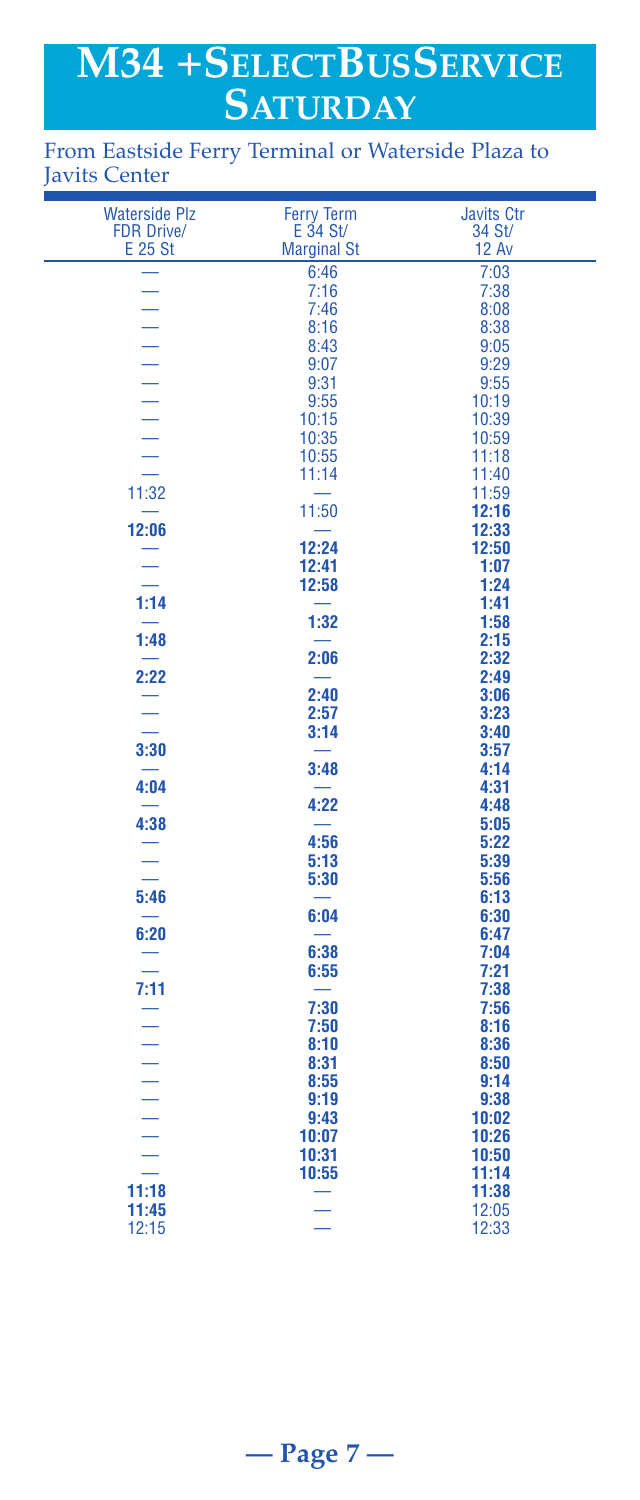# **M34 +SelectBusService Saturday**

From Javits Center to Eastside Ferry Terminal or Waterside Plaza

| <b>Javits Ctr</b> | <b>Ferry Term</b>        | <b>Waterside Plz</b>     |
|-------------------|--------------------------|--------------------------|
| 34 St/            | $E$ 34 St/               | <b>FDR Drive/</b>        |
| <b>12 Av</b>      | <b>Marginal St</b>       | E 25 St                  |
| 6:15              | 6:32                     |                          |
| 6:45              | 7:02                     | $\equiv$                 |
|                   |                          |                          |
| 7:15              | 7:32                     |                          |
| 7:45              | 8:06                     |                          |
| 8:09              | 8:30                     |                          |
| 8:33              | 8:54                     |                          |
| 8:57              | 9:18                     |                          |
| 9:21              | 9:42                     |                          |
| 9:41              | 10:02                    |                          |
| 10:01             | 10:22                    |                          |
| 10:20             | 10:41                    |                          |
| 10:37             | 11:02                    |                          |
| 10:55             |                          | 11:24                    |
| 11:13             | 11:38                    | $\overline{\phantom{0}}$ |
| 11:30             |                          | 12:00                    |
| 11:47             | 12:13                    |                          |
| 12:04             | 12:30                    |                          |
| 12:21             | 12:47                    | $\overline{\phantom{a}}$ |
| 12:38             |                          | 1:08                     |
| 12:55             | 1:21                     |                          |
| 1:12              |                          | 1:42                     |
| 1:29              | 1:55                     |                          |
| 1:46              |                          | 2:16                     |
| 2:03              | 2:29                     |                          |
| 2:20              | 2:46                     | $\equiv$                 |
| 2:37              | 3:03                     |                          |
| 2:54              |                          | 3:24                     |
| 3:11              | 3:37                     |                          |
| 3:28              |                          | 3:58                     |
| 3:45              | 4:11                     |                          |
| 4:02              |                          | 4:32                     |
| 4:19              | 4:45                     |                          |
| 4:36              | 5:02                     |                          |
| 4:53              | 5:19                     |                          |
| 5:10              | $\overline{\phantom{0}}$ | 5:40                     |
| 5:27              | 5:53                     |                          |
| 5:44              |                          | 6:14                     |
| 6:01              | 6:27                     |                          |
| 6:18              | 6:44                     |                          |
| 6:35              |                          | 7:05                     |
|                   | 7:18                     |                          |
| 6:52              |                          | $\equiv$                 |
| 7:10              | 7:36                     |                          |
| 7:32              | 7:57                     |                          |
| 7:52              | 8:17                     |                          |
| 8:16              | 8:41                     |                          |
| 8:41              | 9:05                     |                          |
| 9:05              | 9:29                     |                          |
| 9:29              | 9:53                     |                          |
| 9:53              | 10:17                    |                          |
| 10:17             | 10:41                    |                          |
| 10:41             |                          | 11:11                    |
| 11:09             |                          | 11:39                    |
| 11:44             |                          | 12:10                    |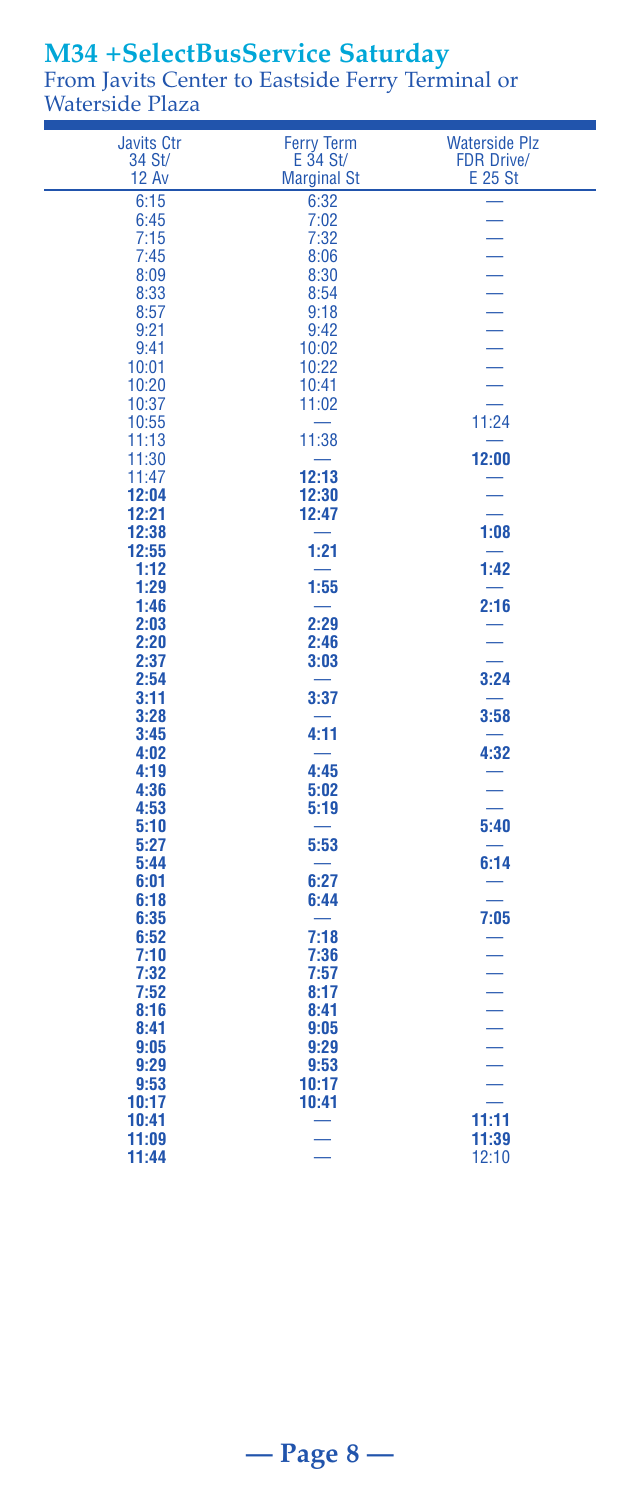# **M34A +SELECTBUSSERVICE SATURDAY**

 Waterside Plz PA Bus Term FDR Drive/ W 43 St/  $E 25 St 8 Av$  5:10 5:27 6:00 6:17 6:30 6:47 7:00 7:22 7:30 7:52 8:00 8:22 8:30 8:52 8:54 9:16 9:18 9:41 9:41 10:05 10:03 10:27 10:23 10:47 10:43 11:07 11:03 11:30 11:23 11:50 11:41 **12:08** 11:58 **12:25 12:15 12:42 12:32 12:59 12:49 1:16 1:06** 1:33 **1:23** 1:50 **1:40** 2:07 **1:57** 2:24 **2:14 2:41 2:31 2:58 2:48** 3:15 **3:05** 3:32 **3:22 3:49 3:39** 4:06  **3:56 4:23 4:13 4:40 4:30 4:57 4:47 5:14 5:04** 5:04 **5:21** 5:48 **5:38** 6:05 **5:55** 6:22 **6:12** 6:39 **6:29** 6:29 **6:56 6:46 7:13 7:03 7:30 7:20 7:47 7:39** 8:06  **7:59 8:26 8:19** 8:45 **8:42** 9:04 **9:06** 9:28 **9:30** 9:30 9:52  **9:54 10:16 10:18 10:40 10:42 11:04 11:06 11:28 11:30 11:52** 12:00 12:17 12:40 12:57 1:10 1:27

From Waterside Plaza to PA Bus Terminal

**— Page 9 —**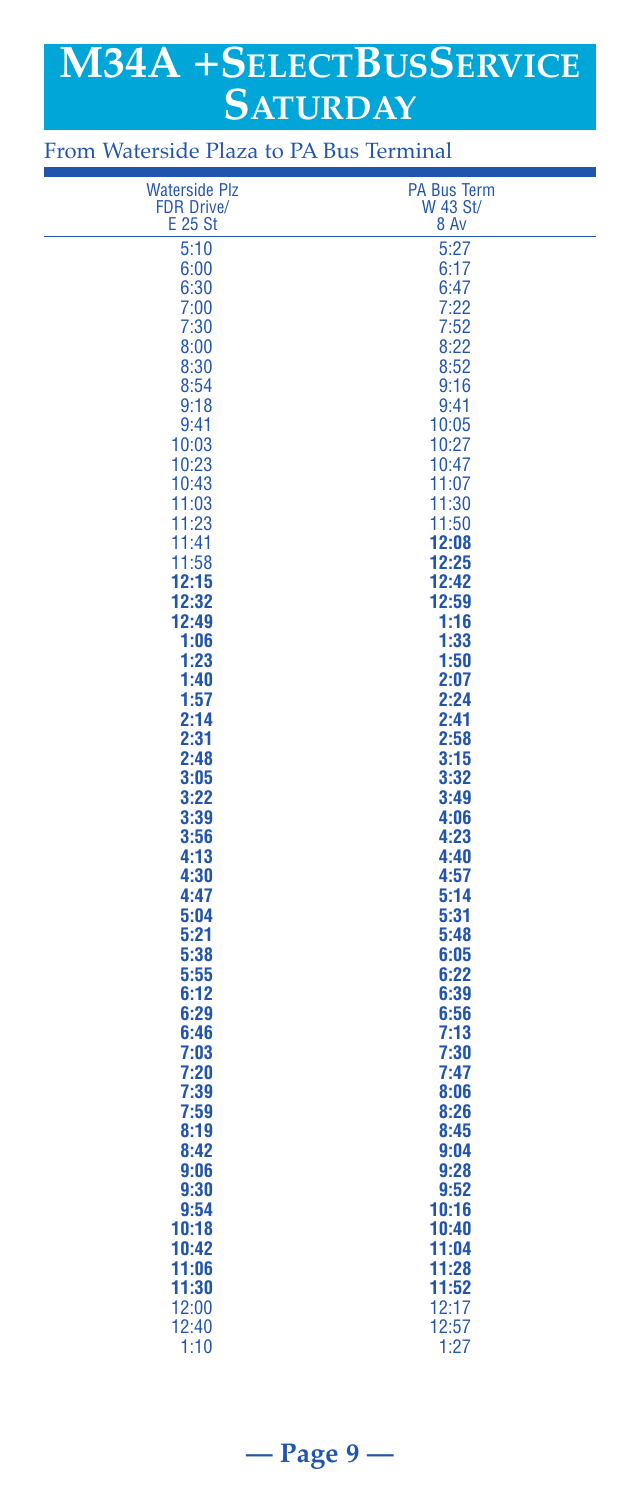| <b>PA Bus Term</b>      | <b>Waterside Plz</b>         |
|-------------------------|------------------------------|
| 9 Av/<br><b>W 42 St</b> | <b>FDR Drive/</b><br>E 25 St |
| 4:45                    | 5:04                         |
| 5:30                    | 5:49                         |
| 6:00                    | 6:19                         |
| 6:30                    | 6:50                         |
| 7:00                    | 7:20                         |
| 7:30                    | 7:54                         |
| 7:57<br>8:21            | 8:21<br>8:45                 |
| 8:45                    | 9:09                         |
| 9:09                    | 9:33                         |
| 9:31                    | 9:55                         |
| 9:51                    | 10:15                        |
| 10:11                   | 10:35                        |
| 10:30<br>10:48          | 10:57<br>11:15               |
| 11:06                   | 11:33                        |
| 11:23                   | 11:50                        |
| 11:39                   | 12:08                        |
| 11:56                   | 12:25                        |
| 12:13                   | 12:42                        |
| 12:30<br>12:47          | 12:59<br>1:16                |
| 1:04                    | 1:33                         |
| 1:21                    | 1:50                         |
| 1:38                    | 2:07                         |
| 1:55                    | 2:24                         |
| 2:12                    | 2:41                         |
| 2:29<br>2:46            | 2:58<br>3:15                 |
| 3:03                    | 3:32                         |
| 3:20                    | 3:49                         |
| 3:37                    | 4:06                         |
| 3:54                    | 4:23                         |
| 4:11                    | 4:40                         |
| 4:28                    | 4:57                         |
| 4:45<br>5:02            | 5:14<br>5:31                 |
| 5:19                    | 5:48                         |
| 5:36                    | 6:05                         |
| 5:53                    | 6:22                         |
| 6:10                    | 6:39                         |
| 6:27                    | 6:56                         |
| 6:44<br>7:02            | 7:13<br>7:31                 |
| 7:21                    | 7:52                         |
| 7:40                    | 8:13                         |
| 8:02                    | 8:35                         |
| 8:26                    | 8:59                         |
| 8:51                    | 9:23                         |
| 9:15<br>9:39            | 9:47<br>10:11                |
| 10:03                   | 10:35                        |
| 10:27                   | 10:59                        |
| 10:52                   | 11:24                        |
| 11:22                   | 11:54                        |
| 12:04                   | 12:23                        |
| 12:30                   | 12:49                        |

### **M34A +SelectBusService Saturday** From PA Bus Terminal to Waterside Plaza

# **— Page 10 —**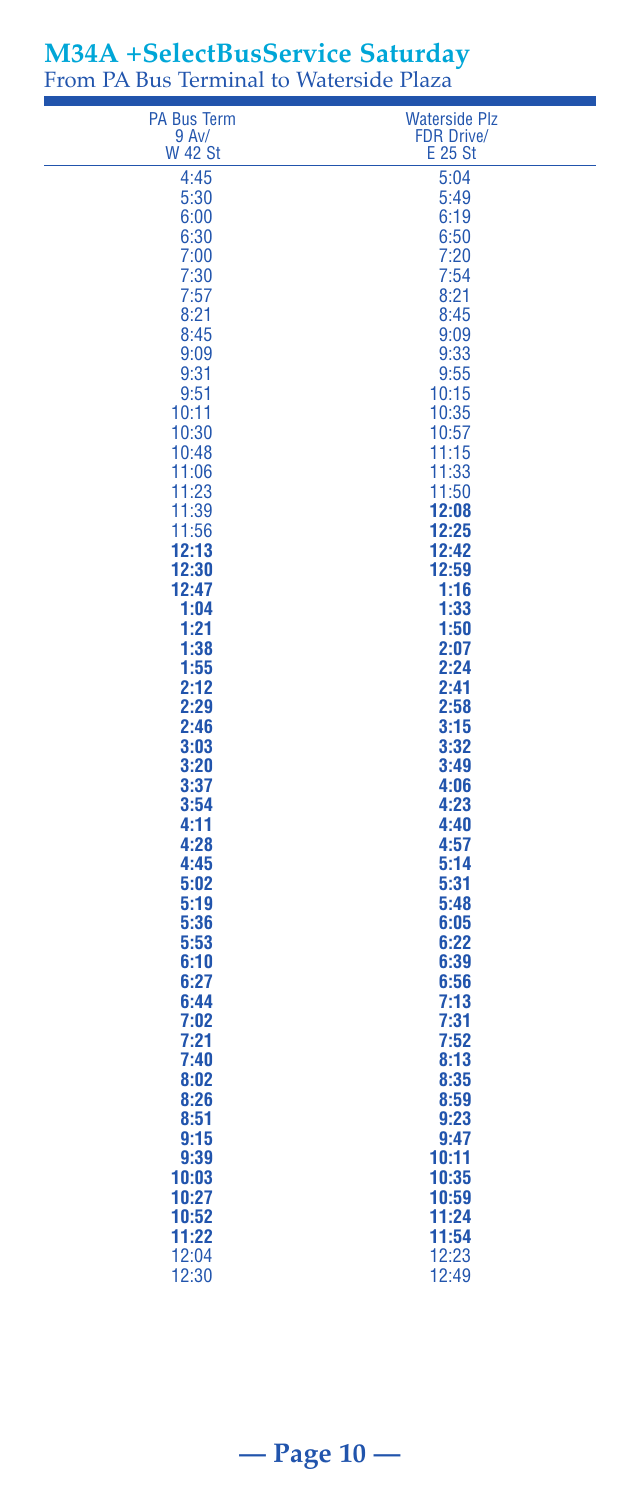# **M34 +SELECTBUSSERVICE SUNDAY**

### From Eastside Ferry Terminal or Waterside Plaza to Javits Center

| <b>Waterside Plz</b>     | <b>Ferry Term</b>        | <b>Javits Ctr</b> |
|--------------------------|--------------------------|-------------------|
| <b>FDR Drive/</b>        | $E$ 34 St/               | 34 St/            |
| E 25 St                  | <b>Marginal St</b>       | <b>12 Av</b>      |
|                          | 6:25                     | 6:41              |
|                          | 7:10                     | 7:26              |
| $\equiv$                 | 7:40                     | 7:56              |
|                          | 8:10                     | 8:26              |
|                          | 8:40                     | 8:59              |
|                          | 9:10                     | 9:29              |
|                          | 9:40                     | 10:02             |
|                          | 10:10                    | 10:32             |
|                          | 10:40                    | 11:02             |
|                          | 11:05                    | 11:27             |
|                          | 11:29                    | 11:53             |
|                          | 11:53                    | 12:17             |
|                          | 12:13                    | 12:37             |
| 12:31                    | $\equiv$                 | 12:57             |
|                          | 12:53                    | 1:17              |
| 1:11                     |                          | 1:37              |
| لمستد                    | 1:33                     | 1:57              |
| 1:51                     |                          | 2:17              |
|                          | 2:13                     | 2:37              |
| 2:31                     | 2:53                     | 2:57<br>3:17      |
|                          | 3:13                     | 3:37              |
| 3:31                     |                          | 3:56              |
|                          | 3:53                     | 4:16              |
| 4:11                     |                          | 4:36              |
|                          | 4:33                     | 4:56              |
| 4:51                     |                          | 5:16              |
|                          | 5:13                     | 5:36              |
| 5:31                     | $\overline{\phantom{0}}$ | 5:56              |
|                          | 5:53                     | 6:16              |
| $\overline{\phantom{0}}$ | 6:13                     | 6:36              |
| 6:32                     | $\equiv$                 | 6:53              |
|                          | 6:52                     | 7:12              |
| 7:08                     | $\equiv$                 | 7:29              |
| $\equiv$                 | 7:26                     | 7:46              |
| 7:43                     |                          | 8:04              |
| Ē                        | 8:08                     | 8:26              |
|                          | 8:32                     | 8:50              |
|                          | 8:56                     | 9:14              |
| $\overline{\phantom{0}}$ | 9:20                     | 9:37              |
| 9:43                     | $\overline{\phantom{0}}$ | 10:00             |
|                          | 10:08                    | 10:24             |
|                          | 10:35                    | 10:51             |
|                          | 11:05                    | 11:21             |
| 11:36                    |                          | 11:53             |
| 12:16                    | $\overline{\phantom{0}}$ | 12:33             |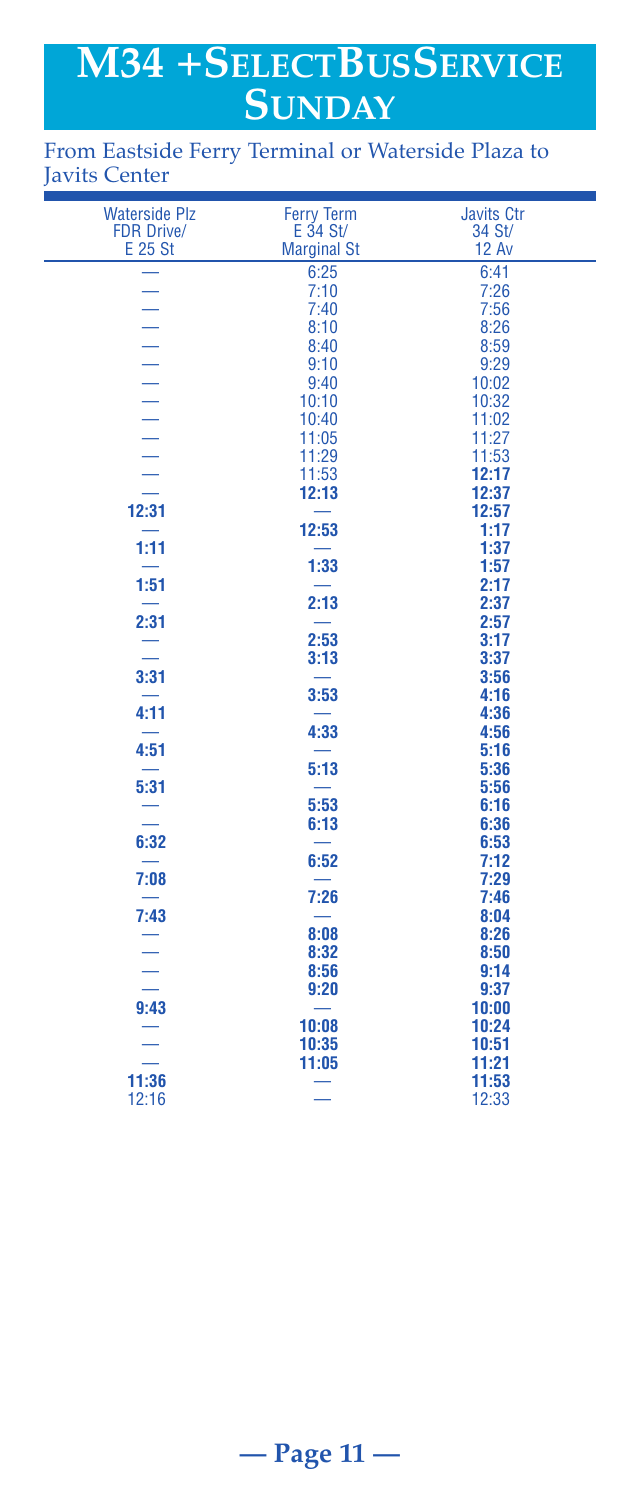# **M34 +SelectBusService Sunday**

From Javits Center to Eastside Ferry Terminal or Waterside Plaza

| <b>Javits Ctr</b> | <b>Ferry Term</b>  | <b>Waterside Plz</b>     |
|-------------------|--------------------|--------------------------|
| 34 St/            | $E$ 34 St/         | <b>FDR Drive/</b>        |
| <b>12 Av</b>      | <b>Marginal St</b> | E 25 St                  |
| 6:03              | 6:17               |                          |
| 6:43              | 6:57               |                          |
| 7:13              | 7:27               |                          |
| 7:43              | 7:57               |                          |
| 8:13              | 8:27               |                          |
| 8:42              | 8:57               |                          |
| 9:12              | 9:27               |                          |
| 9:42              | 9:57               |                          |
| 10:08             | 10:24              |                          |
| 10:32             | 10:48              |                          |
| 10:56             | 11:14              |                          |
| 11:15             | 11:34              |                          |
| 11:35             | 11:54              |                          |
| 11:55             |                    | 12:21                    |
| 12:15             | 12:34              |                          |
| 12:35             |                    | 1:01                     |
| 12:55             | 1:14               |                          |
| 1:15              |                    | 1:41                     |
| 1:35              | 1:54               |                          |
| 1:55              |                    | 2:21                     |
| 2:15              | 2:34               |                          |
| 2:35              | 2:54               |                          |
| 2:55              |                    | 3:21                     |
| 3:15              | 3:34               |                          |
| 3:35              |                    | 4:03                     |
| 3:55              | 4:16               |                          |
| 4:15              |                    | 4:43                     |
| 4:35              | 4:56               |                          |
| 4:55              |                    | 5:23                     |
| 5:15              | 5:36               |                          |
| 5:35              | 5:55               |                          |
| 5:52              | -                  | 6:18                     |
| 6:09              | 6:29               |                          |
| 6:26              |                    | 6:52                     |
| 6:44              | 7:04               |                          |
| 7:09              |                    | 7:33                     |
| 7:33              | 7:51               |                          |
| 7:57              | 8:15               |                          |
| 8:21              | 8:39               | $\overline{\phantom{0}}$ |
| 8:46              | 9:02               |                          |
| 9:10              | $\equiv$           | 9:32                     |
| 9:37              | 9:53               | —                        |
| 10:07             | 10:23              |                          |
| 10:38             | 10:52              |                          |
| 11:08             |                    | 11:29                    |
| 11:42             |                    | 12:03                    |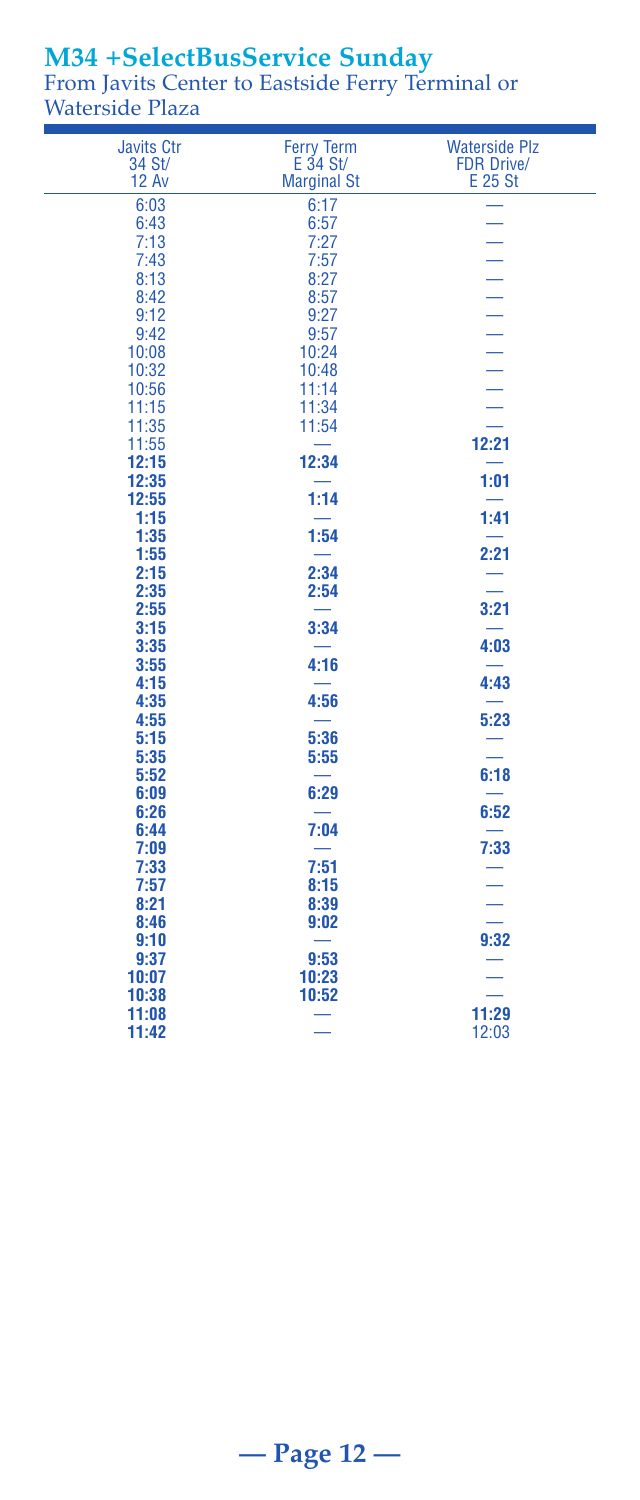# **M34A +SELECTBUSSERVICE SUNDAY**

| <b>Waterside Plz</b> | <b>PA Bus Term</b> |
|----------------------|--------------------|
| <b>FDR Drive/</b>    | W 43 St/           |
| E 25 St              | 8 Av               |
| 5:10                 | 5:26               |
| 5:55                 | 6:11               |
| 6:54                 | 7:10               |
| 7:24                 | 7:41               |
| 7:54                 | 8:11               |
| 8:24                 | 8:41               |
| 8:54                 | 9:12               |
| 9:24                 | 9:44               |
| 9:54                 | 10:16              |
| 10:24                | 10:46              |
| 10:52                | 11:14              |
| 11:16                | 11:38              |
| 11:40                | 12:02              |
| 12:02                | 12:24              |
| 12:22                | 12:46              |
| 12:41                | 1:07               |
| 1:01                 | 1:27               |
| 1:21                 | 1:47               |
| 1:41                 | 2:07               |
| 2:01                 | 2:27               |
| 2:21                 | 2:47               |
| 2:41                 | 3:07               |
| 3:01                 | 3:27               |
| 3:21                 | 3:46               |
| 3:41                 | 4:06               |
| 4:01<br>4:21         | 4:26               |
| 4:41                 | 4:46<br>5:06       |
| 5:01                 | 5:26               |
| 5:21                 | 5:46               |
| 5:41                 | 6:06               |
| 6:01                 | 6:26               |
| 6:21                 | 6:45               |
| 6:42                 | 7:03               |
| 6:59                 | 7:20               |
| 7:16                 | 7:37               |
| 7:33                 | 7:54               |
| 7:55                 | 8:15               |
| 8:19                 | 8:38               |
| 8:43                 | 9:02               |
| 9:07                 | 9:26               |
| 9:31                 | 9:49               |
| 9:55                 | 10:13              |
| 10:19                | 10:37              |
| 10:49                | 11:07              |
| 11:19                | 11:37              |
| 11:56                | 12:14              |
| 12:36                | 12:52              |
| 12:56                | 1:12               |

# From Waterside Plaza to PA Bus Terminal

# **— Page 13 —**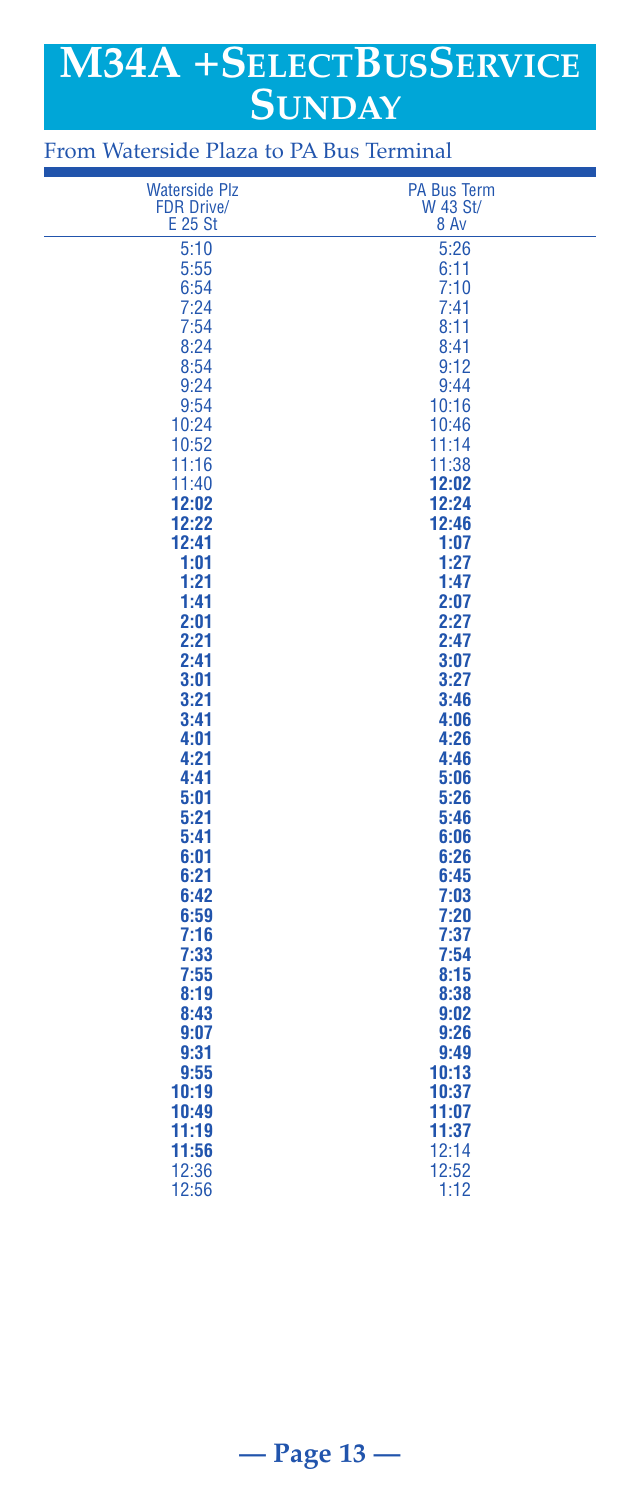| <b>PA Bus Term</b> | <b>Waterside Plz</b> |
|--------------------|----------------------|
| 9 Av/              | <b>FDR Drive/</b>    |
| <b>W 42 St</b>     | E 25 St              |
| 4:45               | 5:01                 |
| 5:30               | 5:46                 |
| 6:23               | 6:41                 |
| 6:59               | 7:17<br>7:47         |
| 7:29<br>7:59       | 8:17                 |
| 8:29               | 8:49                 |
| 8:58               | 9:18                 |
| 9:28               | 9:48                 |
| 9:58               | 10:18                |
| 10:21              | 10:42                |
| 10:45              | 11:06                |
| 11:06              | 11:31                |
| 11:26              | 11:51                |
| 11:46              | 12:11                |
| 12:06              | 12:31                |
| 12:26              | 12:51                |
| 12:46              | 1:11                 |
| 1:06               | 1:31                 |
| 1:26               | 1:51                 |
| 1:46               | 2:11                 |
| 2:06               | 2:31                 |
| 2:26               | 2:51                 |
| 2:46               | 3:11                 |
| 3:06               | 3:31                 |
| 3:26               | 3:52                 |
| 3:46               | 4:12                 |
| 4:06               | 4:32                 |
| 4:26               | 4:52                 |
| 4:46               | 5:12                 |
| 5:06               | 5:32                 |
| 5:26<br>5:45       | 5:50<br>6:09         |
| 6:02               | 6:26                 |
| 6:19               | 6:43                 |
| 6:36               | 7:00                 |
| 6:57               | 7:21                 |
| 7:21               | 7:45                 |
| 7:45               | 8:09                 |
| 8:09               | 8:33                 |
| 8:34               | 8:56                 |
| 8:58               | 9:20                 |
| 9:22               | 9:44                 |
| 9:52               | 10:14                |
| 10:22              | 10:45                |
| 10:53              | 11:13                |
| 11:23              | 11:43                |
| 12:01              | 12:20                |
| 12:31              | 12:50                |

### **M34A +SelectBusService Sunday** From PA Bus Terminal to Waterside Plaza

*ma034s-MQ-D7-9/3/2017-217487-217488-217489-349-nw-Req-2017-080072 ma034s-MQ-D8-9/2/2018-218369-218370-218371-594-RP-Req-*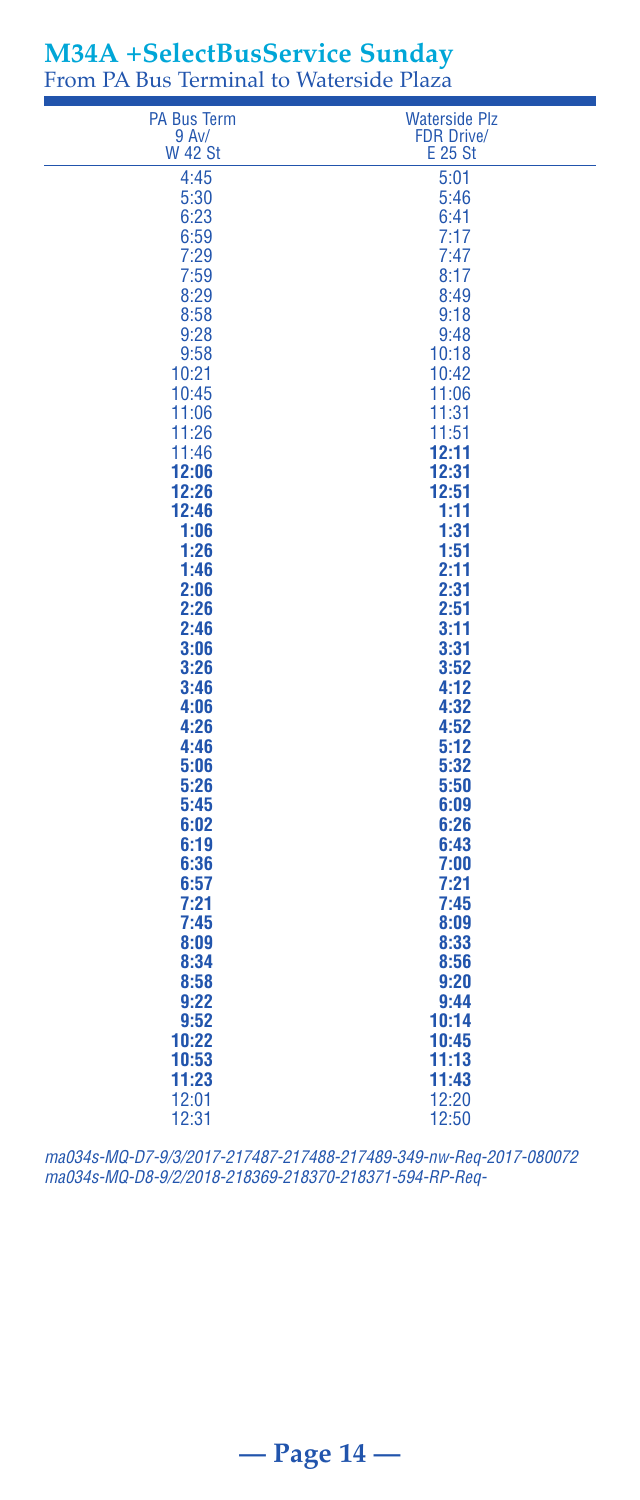# We're serious about safetyyour safety

We are committed to providing you with the safest service possible. Please take a moment to read this list and consider what can happen if you're not careful:

- Don't run for the bus that's when most accidents happen. Slips, trips, and falls are the most common causes of injuries.
- **Stand behind the white line if you are in** the front of the bus. A sudden stop could propel you forward into the dashboard, window, or stairwell.
- Avoid standing in the stairwell of the rear door, and don't lean on the rear door.
- Allow the bus operator to secure your chair if you are in a wheelchair.
- Keep your head and arms inside bus windows.
- **Signal the bus operator** two blocks before you want to get off so that there's sufficient time to stop.
- **Hold the handrail** when you exit, particularly in wintry weather when the steps get slippery from snow.
- Watch for cars as you leave the bus. This becomes even more important when the bus operator is unable to pull completely into the bus stop. Make it a point to not cross in front of the bus after you get off.